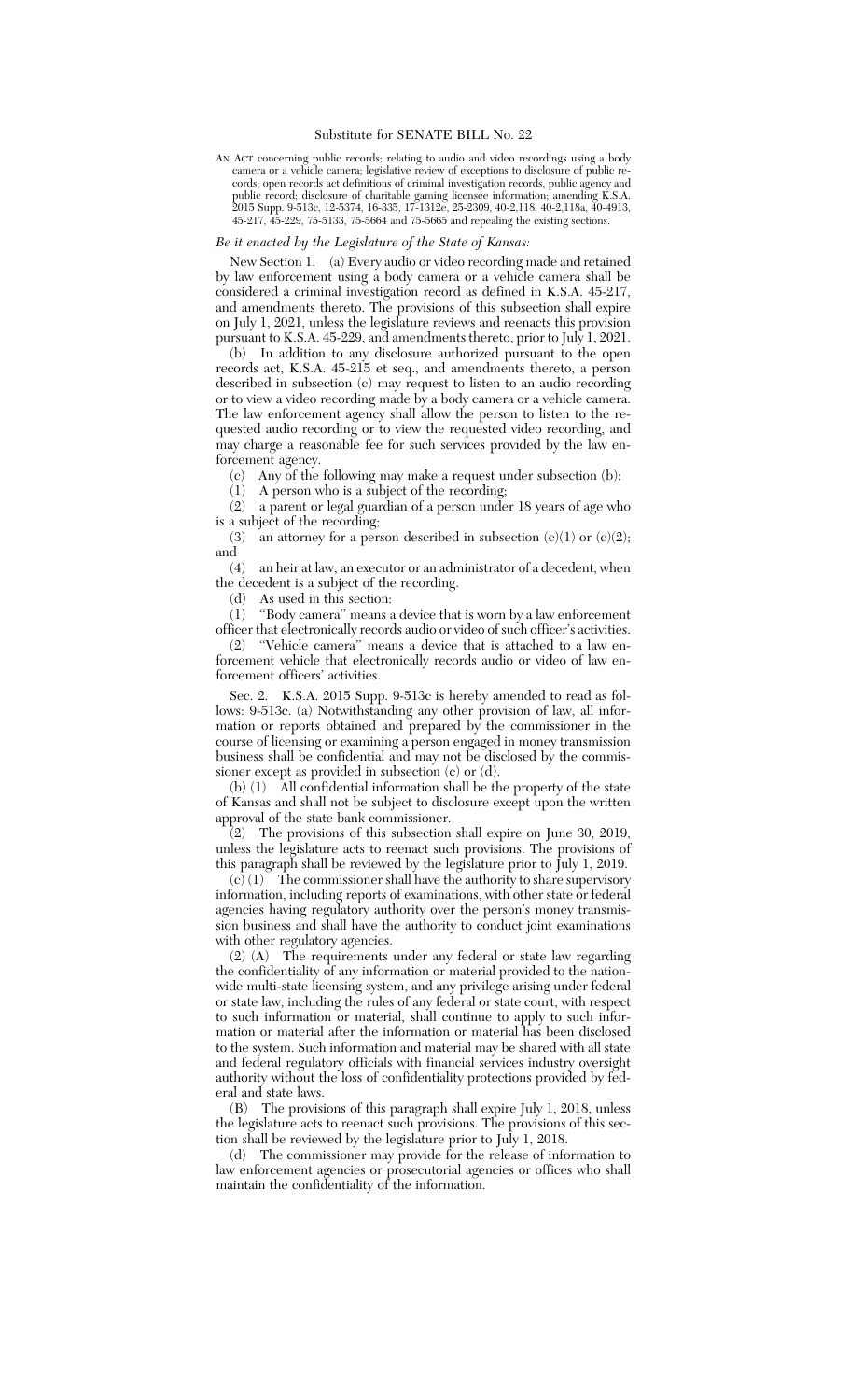(e) The commissioner may accept a report of examination or investigation from another state or federal licensing agency, in which the accepted report is an official report of the commissioner. Acceptance of an examination or investigation report does not waive any fee required by this act.

(f) Nothing shall prohibit the commissioner from releasing to the public a list of persons licensed or their agents or from releasing aggregated financial data on such persons.

(g) The provisions of subsection (a) shall expire on July 1, 2016 *2021*, unless the legislature acts to reauthorize such provisions. The provisions of subsection (a) shall be reviewed by the legislature prior to July  $1, \frac{2016}{100}$ *2021*.

Sec. 3. K.S.A. 2015 Supp. 12-5374 is hereby amended to read as follows: 12-5374. (a) Not later than 30 days after the receipt of moneys from providers pursuant to K.S.A. 2015 Supp. 12-5370 and 12-5371, and amendments thereto, and the department pursuant to K.S.A. 2015 Supp. 12-5372, and amendments thereto, the LCPA shall distribute such moneys to PSAPs based upon the following distribution method: In a county with a population over 80,000, 82% of the money collected from service users whose place of primary use, as provided by the providers, is within the county shall be distributed to the PSAPs within the county based on place of primary use information; in a county with a population between 65,000 and 79,999, 85% of the money collected from service users whose place of primary use, as provided by the providers, is within the county shall be distributed to the PSAPs within the county based on place of primary use information; in a county with a population between 55,000 and 64,999, 88% of the money collected from service users whose place of primary use, as provided by the providers, is within the county shall be distributed to the PSAPs within the county based on place of primary use information; in a county with a population between 45,000 and 54,999, 91% of the money collected from service users whose place of primary use, as provided by the providers, is within the county shall be distributed to the PSAPs within the county based on place of primary use information; in a county with a population between 35,000 and 44,999, 94% of the money collected from service users whose place of primary use, as provided by the providers, is within the county shall be distributed to the PSAPs within the county based on place of primary use information; in a county with a population between  $25,000$  and  $34,999,97\%$  of the money collected from service users whose place of primary use, as provided by the providers, is within the county shall be distributed to the PSAPs within the county based on place of primary use information; and in a county with a population of less than 25,000, 100% of the money collected from service users whose place of primary use, as provided by the providers, is within the county shall be distributed to the PSAPs within the county based on place of primary use information. There shall be a minimum county distribution of \$50,000 and no county shall receive less than \$50,000 of direct distribution moneys. If there is more than one PSAP in a county then the direct distribution allocated to that county by population shall be deducted from the minimum county distribution and the difference shall be proportionately divided between the PSAPs in the county. All moneys remaining after distribution and any moneys which cannot be attributed to a specific PSAP shall be transferred to the 911 state grant fund.

(b) All fees remitted to the LCPA shall be deposited in the 911 state fund and for the purposes of this act be treated as if they are public funds, pursuant to article 14 of chapter 9 of the Kansas Statutes Annotated, and amendments thereto.

(c) All moneys in the 911 state fund that have been collected from the prepaid wireless 911 fee shall be deposited in the 911 state grant fund unless \$2 million of such moneys have been deposited in any given year then all remaining moneys shall be distributed to the counties in an amount proportional to each county's population as a percentage share of the population of the state. For each PSAP within a county, such moneys shall be distributed to each PSAP in an amount proportional to the PSAP's population as a percentage share of the population of the county. If there is no PSAP within a county, then such moneys shall be distributed to the PSAP providing service to such county. Such moneys distributed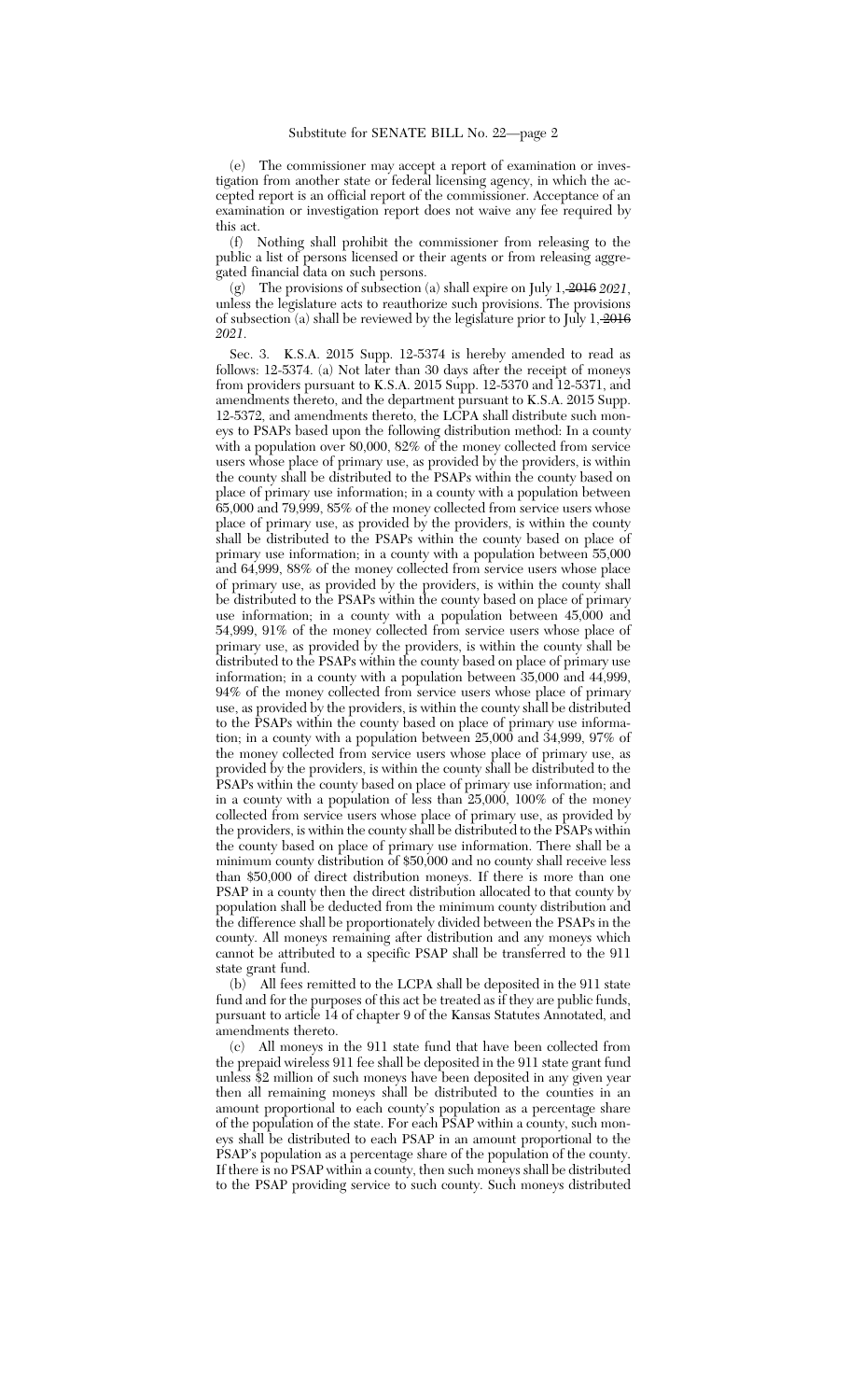to counties and PSAPs only shall be used for the uses authorized in K.S.A. 2015 Supp. 12-5375, and amendments thereto.

(d) The LCPA shall keep accurate accounts of all receipts and disbursements of moneys from the 911 fees.

(e) Information provided by providers to the local collection point administrator or to the 911 coordinating council pursuant to this act will be treated as proprietary records which will be withheld from the public upon request of the party submitting such records.

(f) The provisions of subsection (e) shall expire on July 1, 2017 *2021*, unless the legislature acts to reenact such provision. The provisions of subsection (e) shall be reviewed by the legislature prior to July  $1, \frac{2016}{1}$ *2021*.

## (g) This section shall take effect on and after January 1, 2012.

Sec. 4. K.S.A. 2015 Supp. 16-335 is hereby amended to read as follows: 16-335. (a) Except as provided by this section, all information which the secretary of state shall gather or record in making an investigation and examination of any cemetery corporation, or the reporting by the cemetery corporation or the trustee, shall be deemed to be confidential information, and shall not be disclosed by the secretary of state, any assistant, examiner or employee thereof, except to: (1) Officers and the members of the board of directors of the cemetery corporation being audited; (2) the attorney general, when in the opinion of the secretary of state the same should be disclosed; and (3) the appropriate official for the municipality in which the cemetery resides when in the opinion of the secretary of state the same should be disclosed.

(b) Upon request, the secretary of state may disclose to any person whether a cemetery corporation maintains a cemetery merchandise trust fund under K.S.A. 16-322, and amendments thereto, and whether such funds are maintained in compliance with the provisions of such laws.

(c) The provisions of subsection (a) shall expire on July 1, 2016 *2021*, unless the legislature acts to reauthorize such provisions. The provisions of subsection (a) shall be reviewed by the legislature prior to July 1,  $\frac{2016}{100}$ *2021*.

(d) This section shall be part of and supplemental to article 3 of chapter 16 of the Kansas Statutes Annotated, and amendments thereto.

Sec. 5. K.S.A. 2015 Supp. 17-1312e is hereby amended to read as follows: 17-1312e. (a) Except as provided by this section, all information which the secretary of state shall gather or record in making an investigation and examination of any cemetery corporation, or the reporting by the cemetery corporation or the trustee, shall be deemed to be confidential information, and shall not be disclosed by the secretary of state, any assistant, examiner or employee thereof, except to: (1) Officers and the members of the board of directors of the cemetery corporation being audited; (2) the attorney general, when in the opinion of the secretary of state the same should be disclosed; and (3) the appropriate official for the municipality in which the cemetery resides when in the opinion of the secretary of state the same should be disclosed.

(b) Upon request, the secretary of state may disclose to any person whether a cemetery corporation maintains a permanent maintenance fund under K.S.A. 17-1311, and amendments thereto, and whether such funds are maintained in compliance with the provisions of such laws.

(c) The provisions of subsection (a) shall expire on July 1, 2016 *2021*, unless the legislature acts to reauthorize such provisions. The provisions of subsection (a) shall be reviewed by the legislature prior to July 1, 2016 *2021*.

Sec. 6. K.S.A. 2015 Supp. 25-2309 is hereby amended to read as follows: 25-2309. (a) Any person may apply in person, by mail, through a voter registration agency, or by other delivery to a county election officer to be registered. Such application shall be made on: (1) A form approved by the secretary of state, which shall be provided by a county election officer or chief state election official upon request in person, by telephone or in writing; or (2) the national mail voter registration form issued pursuant to federal law.

Such application shall be signed by the applicant under penalty of perjury and shall contain the original signature of the applicant or the computerized, electronic or digitized transmitted signature of the applicant. A signature may be made by mark, initials, typewriter, print, stamp, sym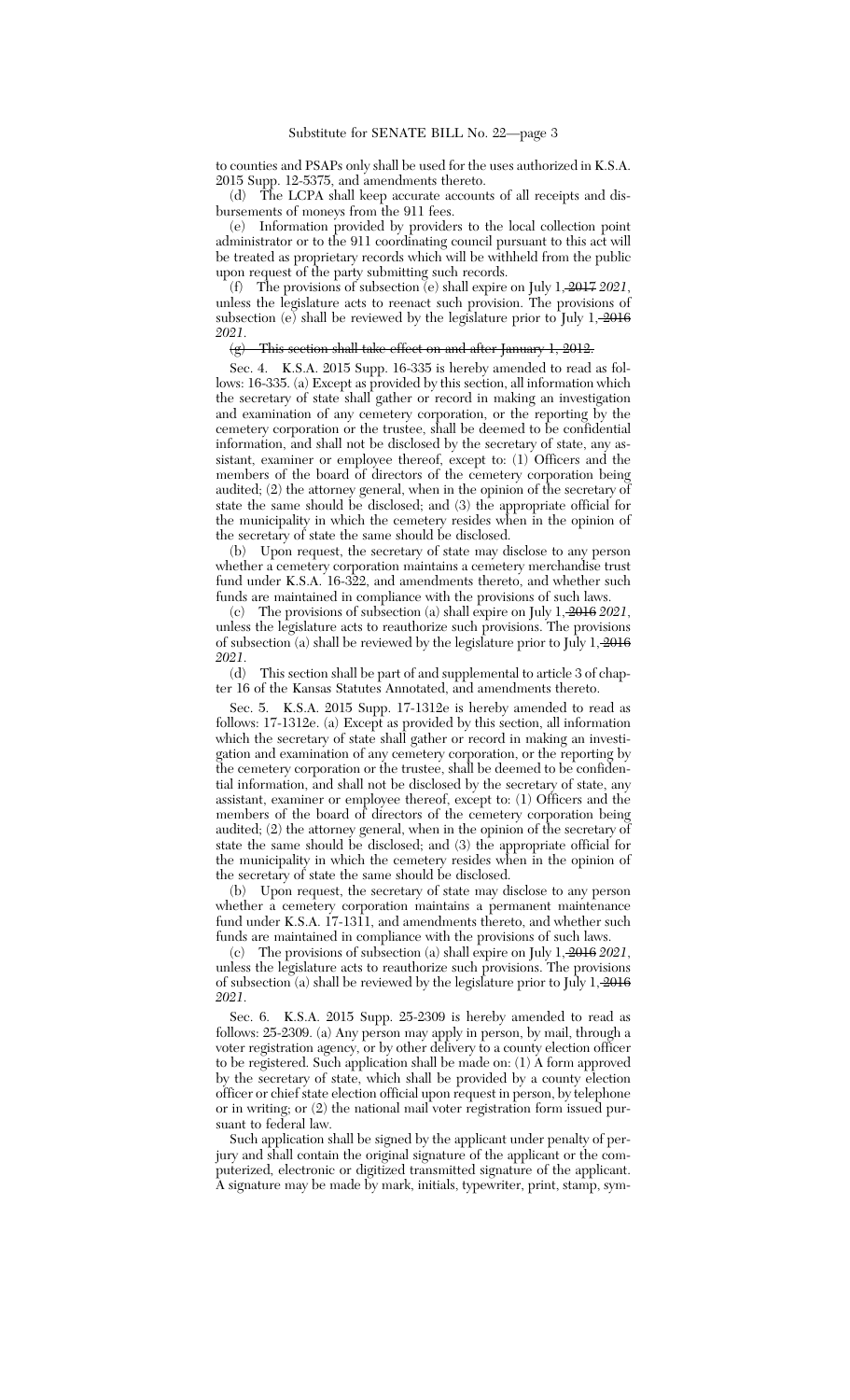bol or any other manner if by placing the signature on the document the person intends the signature to be binding. A signature may be made by another person at the voter's direction if the signature reflects such voter's intention.

(b) Applications made under this section shall give voter eligibility requirements and such information as is necessary to prevent duplicative voter registrations and enable the relevant election officer to assess the eligibility of the applicant and to administer voter registration, including, but not limited to, the following data to be kept by the relevant election officer as provided by law:

(1) Name;

(2) place of residence, including specific address or location, and mailing address if the residence address is not a permissible postal address;

(3) date of birth;<br>(4) sex.

(4) sex;<br>(5) the the last four digits of the person's social security number or the person's full driver's license or nondriver's identification card number;

telephone number, if available:

 $(7)$  naturalization data (if applicable);<br> $(8)$  if applicant has previously regist

if applicant has previously registered or voted elsewhere, residence at time of last registration or voting;

(9) when present residence established;

(10) name under which applicant last registered or voted, if different from present name;

(11) an attestation that the applicant meets each eligibility requirement;

(12) a statement that the penalty for submission of a false voter registration application is a maximum presumptive sentence of 17 months in prison;

(13) a statement that, if an applicant declines to register to vote, the fact that the applicant has declined to register will remain confidential and will be used only for voter registration purposes;

(14) a statement that if an applicant does register to vote, the office to which a voter registration application is submitted will remain confidential and will be used only for voter registration purposes;

(15) boxes for the applicant to check to indicate whether the applicant is or is not a citizen of the United States, together with the question ''Are

you a citizen of the United States of America?";<br>(16) boxes for the county election officer or boxes for the county election officer or chief state election official to check to indicate whether the applicant has provided with the application the information necessary to assess the eligibility of the applicant, including such applicant's United States citizenship;

(17) boxes for the applicant to check to indicate whether or not the applicant will be 18 years of age or older on election day, together with the question ''Will you be 18 years of age on or before election day?'';

 $(18)$  in reference to paragraphs  $(15)$  and  $(17)$  the statement "If you checked 'no' in response to either of these questions, do not complete this form.'';

(19) a statement that the applicant shall be required to provide identification when voting; and

(20) political party affiliation declaration, if any. An applicant's failure to make a declaration will result in the applicant being registered as an unaffiliated voter.

If the application discloses any previous registration in any other county or state, as indicated by paragraph  $(8)$  or  $(10)$ , or otherwise, the county election officer shall upon the registration of the applicant, give notice to the election official of the place of former registration, notifying such official of applicant's present residence and registration, and authorizing cancellation of such former registration. This section shall be interpreted and applied in accordance with federal law. No eligible applicant whose qualifications have been assessed shall be denied registration.

(c) Any person who applies for registration through a voter registration agency shall be provided with, in addition to the application under subsection (b), a form which includes:

(1) The question ''If you are not registered to vote where you live now, would you like to apply to register to vote here today?"

(2) a statement that if the applicant declines to register to vote, this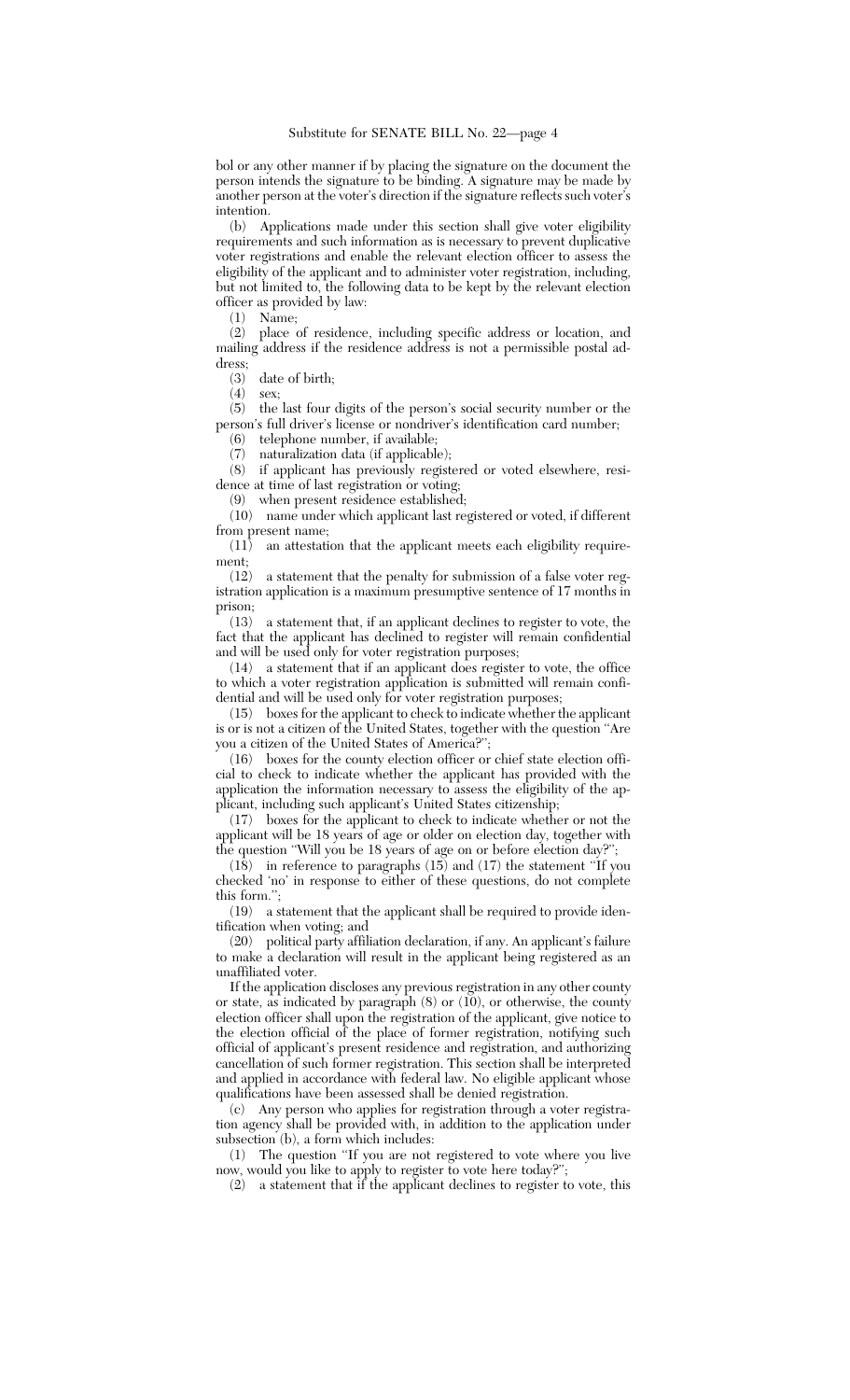decision will remain confidential and be used only for voter registration purposes;

 $(3)$  a statement that if the applicant does register to vote, information regarding the office to which the application was submitted will remain confidential and be used only for voter registration purposes; and

(4) if the agency provides public assistance,*:* (i) The statement ''Applying to register or declining to register to vote will not affect the amount of assistance that you will be provided by this agency.'

(ii) boxes for the applicant to check to indicate whether the applicant would like to register or declines to register to vote, together with the statement ''IF YOU DO NOT CHECK EITHER BOX, YOU WILL BE CONSIDERED TO HAVE DECIDED NOT TO REGISTER TO VOTE AT THIS TIME."

(iii) the statement ''If you would like help in filling out the voter registration application form, we will help you. The decision whether to seek or accept help is yours. You may fill out the application form in private.''; and

(iv) the statement ''If you believe that someone has interfered with your right to register or to decline to register to vote, your right to privacy in deciding whether to register or in applying to register to vote, or your right to choose your own political party or other political preference, you may file a complaint with the Kansas Secretary of State.''

(d) If any person, in writing, declines to register to vote, the voter registration agency shall maintain the form prescribed by subsection (c).

(e) A voter registration agency shall transmit the completed registration application to the county election officer not later than five days after the date of acceptance. Upon receipt of an application for registration, the county election officer shall send, by nonforwardable mail, a notice of disposition of the application to the applicant at the postal delivery address shown on the application. If a notice of disposition is returned as undeliverable, a confirmation mailing prescribed by K.S.A. 25-2316c, and amendments thereto, shall occur.

(f) If an application is received while registration is closed, such application shall be considered to have been received on the next following day during which registration is open.

(g) A person who completes an application for voter registration shall be considered a registered voter when the county election officer adds the applicant's name to the county voter registration list.

(h) Any registered voter whose residence address is not a permissible postal delivery address shall designate a postal address for registration records. When a county election officer has reason to believe that a voter's registration residence is not a permissible postal delivery address, the county election officer shall attempt to determine a proper mailing address for the voter.

(i) Any registered voter may request that such person's residence address be concealed from public inspection on the voter registration list and on the original voter registration application form. Such request shall be made in writing to the county election officer, and shall specify a clearly unwarranted invasion of personal privacy or a threat to the voter's safety. Upon receipt of such a request, the county election officer shall take appropriate steps to ensure that such person's residence address is not publicly disclosed. Nothing in this subsection shall be construed as requiring or authorizing the secretary of state to include on the voter registration application form a space or other provision on the form that would allow the applicant to request that such applicant's residence address be concealed from public inspection.

(j) No application for voter registration shall be made available for public inspection or copying unless the information required by paragraph (5) of subsection (b)*(5)* has been removed or otherwise rendered unreadable.

(k) If an applicant fails to answer the question prescribed in paragraph (15) of subsection (b)*(15)*, the county election officer shall send the application to the applicant at the postal delivery address given on the application, by nonforwardable mail, with a notice of incompleteness. The notice shall specify a period of time during which the applicant may complete the application in accordance with K.S.A. 25-2311, and amendments thereto, and be eligible to vote in the next election.

(l) The county election officer or secretary of state's office shall accept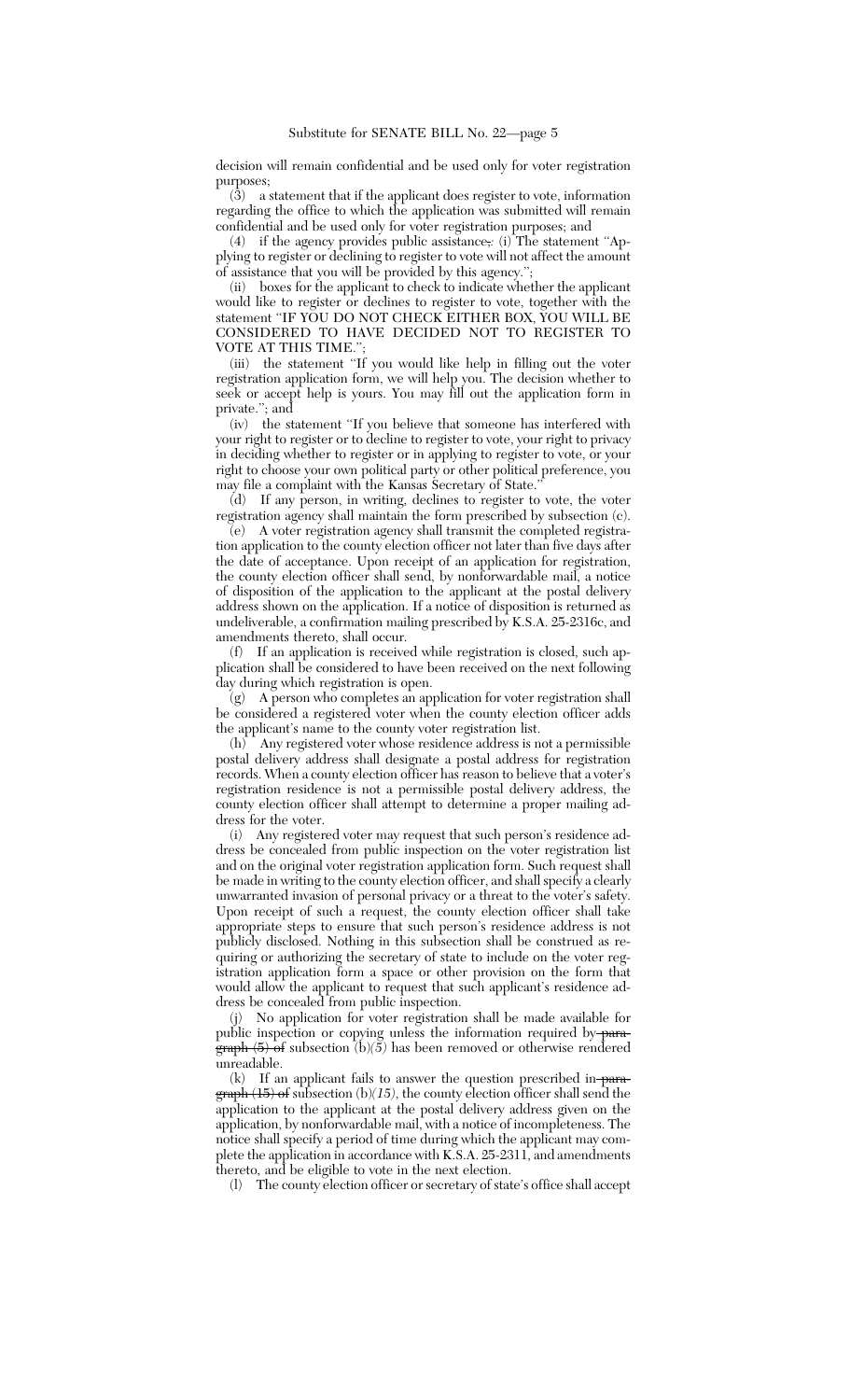any completed application for registration, but an applicant shall not be registered until the applicant has provided satisfactory evidence of United States citizenship. Evidence of United States citizenship as required in this section will be satisfied by presenting one of the documents listed in paragraphs (1) through (13) of subsection *subsections* (l)*(1) through (l)(13)* in person at the time of filing the application for registration or by including a photocopy of one of the following documents with a mailed registration application. After a person has submitted satisfactory evidence of citizenship, the county election officer shall indicate this information in the person's permanent voter file. Evidence of United States citizenship shall be satisfied by providing one of the following, or a legible photocopy of one of the following documents:

(1) The applicant's driver's license or nondriver's identification card issued by the division of vehicles or the equivalent governmental agency of another state within the United States if the agency indicates on the applicant's driver's license or nondriver's identification card that the person has provided satisfactory proof of United States citizenship;

(2) the applicant's birth certificate that verifies United States citizenship to the satisfaction of the county election officer or secretary of state;

(3) pertinent pages of the applicant's United States valid or expired passport identifying the applicant and the applicant's passport number, or presentation to the county election officer of the applicant's United States passport;

(4) the applicant's United States naturalization documents or the number of the certificate of naturalization. If only the number of the certificate of naturalization is provided, the applicant shall not be included in the registration rolls until the number of the certificate of naturalization is verified with the United States bureau of citizenship and immigration services by the county election officer or the secretary of state, pursuant to 8 U.S.C. § 1373(c);

(5) other documents or methods of proof of United States citizenship issued by the federal government pursuant to the immigration and nationality act of 1952, and amendments thereto;

(6) the applicant's bureau of Indian affairs card number, tribal treaty card number or tribal enrollment number;

(7) the applicant's consular report of birth abroad of a citizen of the United States of America;

(8) the applicant's certificate of citizenship issued by the United States citizenship and immigration services;

(9) the applicant's certification of report of birth issued by the United States department of state;

(10) the applicant's American Indian card, with KIC classification, issued by the United States department of homeland security;

(11) the applicant's final adoption decree showing the applicant's name and United States birthplace;

(12) the applicant's official United States military record of service showing the applicant's place of birth in the United States; or

(13) an extract from a United States hospital record of birth created at the time of the applicant's birth indicating the applicant's place of birth in the United States.

(m) If an applicant is a United States citizen but does not have any of the documentation listed in this section as satisfactory evidence of United States citizenship, such applicant may submit any evidence that such applicant believes demonstrates the applicant's United States citizenship.

(1) Any applicant seeking an assessment of evidence under this subsection may directly contact the elections division of the secretary of state by submitting a voter registration application or form as described by this section and any supporting evidence of United States citizenship. Upon receipt of this information, the secretary of state shall notify the state election board, as established under K.S.A. 25-2203, and amendments thereto, that such application is pending.

(2) The state election board shall give the applicant an opportunity for a hearing and an opportunity to present any additional evidence to the state election board. Notice of such hearing shall be given to the applicant at least five days prior to the hearing date. An applicant shall have the opportunity to be represented by counsel at such hearing.

(3) The state election board shall assess the evidence provided by the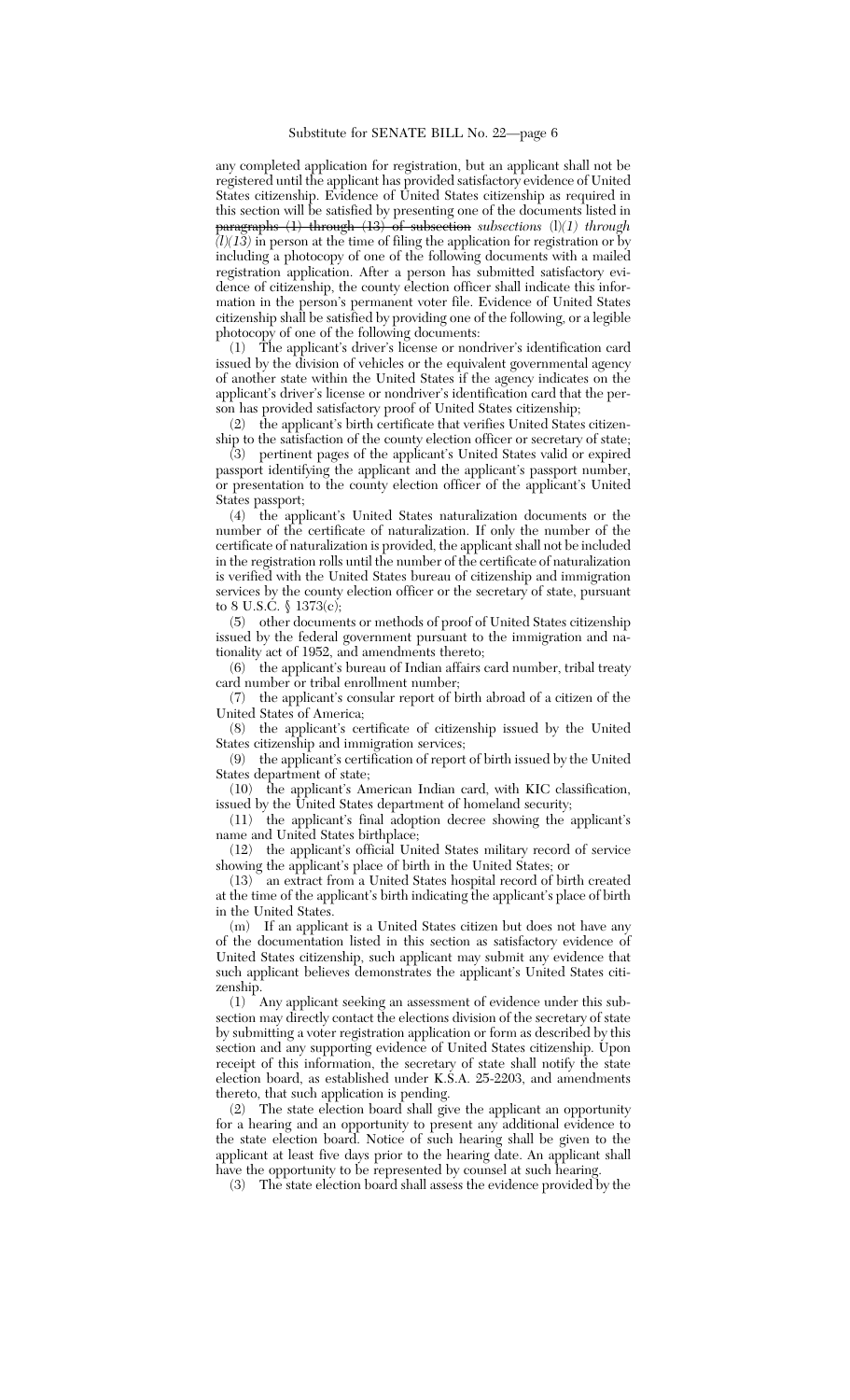applicant to determine whether the applicant has provided satisfactory evidence of United States citizenship. A decision of the state election board shall be determined by a majority vote of the election board.

(4) If an applicant submits an application and any supporting evidence prior to the close of registration for an election cycle, a determination by the state election board shall be issued at least five days before such election date.

(5) If the state election board finds that the evidence presented by such applicant constitutes satisfactory evidence of United States citizenship, such applicant will have met the requirements under this section to provide satisfactory evidence of United States citizenship.

(6) If the state election board finds that the evidence presented by an applicant does not constitute satisfactory evidence of United States citizenship, such applicant shall have the right to appeal such determination by the state election board by instituting an action under 8 U.S.C. § 1503. Any negative assessment of an applicant's eligibility by the state election board shall be reversed if the applicant obtains a declaratory judgment pursuant to 8 U.S.C. § 1503, demonstrating that such applicant is a national of the United States.

(n) Any person who is registered in this state on the effective date of this amendment to this section is deemed to have provided satisfactory evidence of citizenship and shall not be required to resubmit evidence of citizenship.

(o) For purposes of this section, proof of voter registration from another state is not satisfactory evidence of United States citizenship.

(p) A registered Kansas voter who moves from one residence to another within the state of Kansas or who modifies such voter's registration records for any other reason shall not be required to submit evidence of United States citizenship.

(q) If evidence of citizenship is deemed to be unsatisfactory due to an inconsistency between the document submitted as evidence and the name or sex provided on the application for registration, such applicant may sign an affidavit:

(1) Stating the inconsistency or inconsistencies related to the name or sex, and the reason therefor; and

(2) swearing under oath that, despite the inconsistency, the applicant is the individual reflected in the document provided as evidence of citizenship. However, there shall be no inconsistency between the date of birth on the document provided as evidence of citizenship and the date of birth provided on the application for registration. If such an affidavit is submitted by the applicant, the county election officer or secretary of state shall assess the eligibility of the applicant without regard to any inconsistency stated in the affidavit.

(r) All documents submitted as evidence of citizenship shall be kept confidential by the county election officer or the secretary of state and maintained as provided by Kansas record retention laws. The provisions of this subsection shall expire on July 1, 2016 *2021*, unless the legislature reviews and reenacts this provision<del>-pursuant to K.S.A. 45-229, and</del> amendments thereto, prior to July 1, 2016 *2021*.

(s) The secretary of state may adopt rules and regulations to in order to implement the provisions of this section.

(t) Nothing in this section shall prohibit an applicant from providing, or the secretary of state or county election officer from obtaining satisfactory evidence of United States citizenship, as described in subsection (1), at a different time or in a different manner than an application for registration is provided, as long as the applicant's eligibility can be adequately assessed by the secretary of state or county election officer as required by this section.

(u) The proof of citizenship requirements of this section shall not become effective until January 1, 2013.

Sec. 7. K.S.A. 2015 Supp. 40-2,118 is hereby amended to read as follows: 40-2,118. (a) For purposes of this act a ''fraudulent insurance act'' means an act committed by any person who, knowingly and with intent to defraud, presents, causes to be presented or prepares with knowledge or belief that it will be presented to or by an insurer, purported insurer, broker or any agent thereof, any written, electronic, electronic impulse, facsimile, magnetic, oral, or telephonic communication or statement as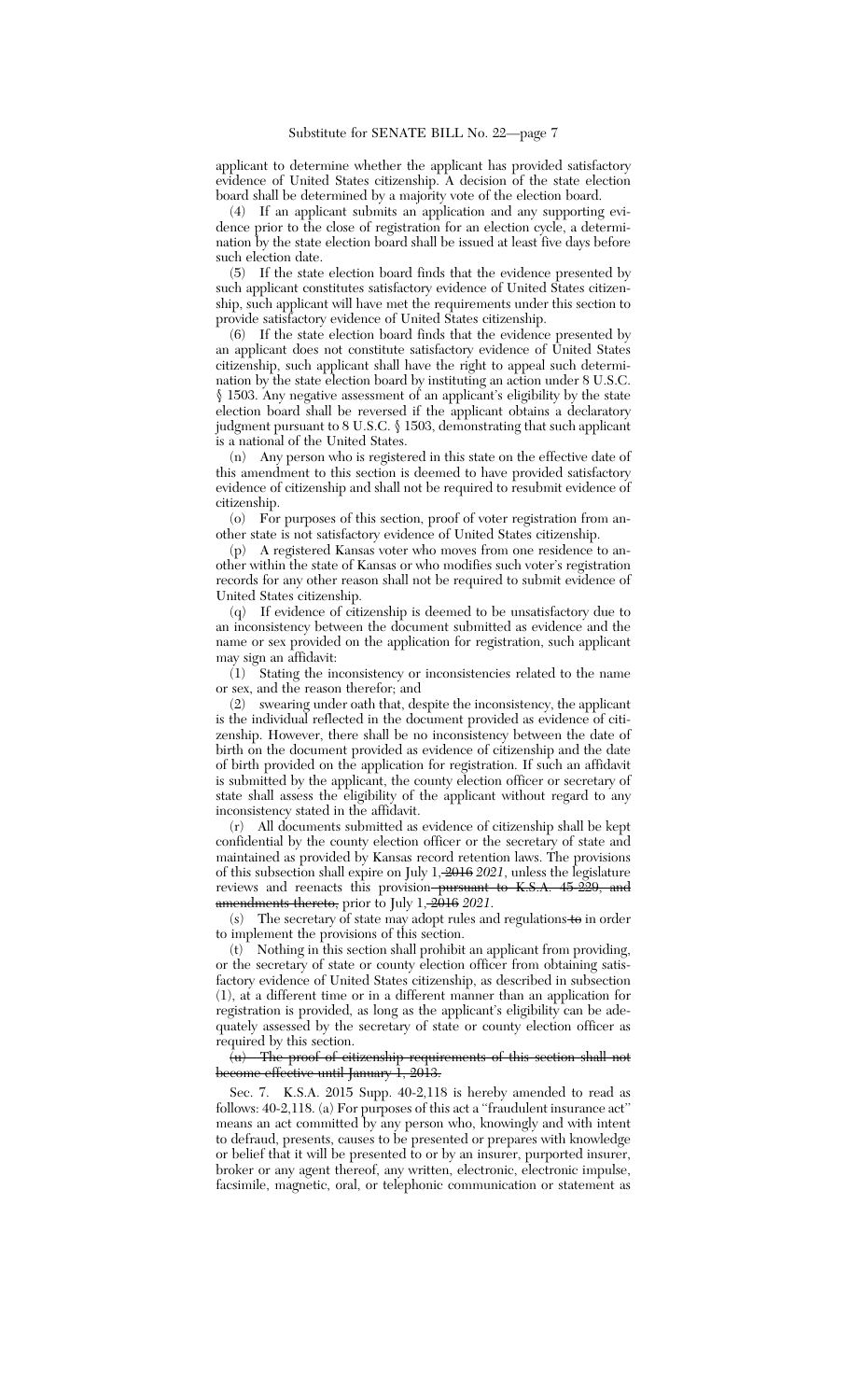part of, or in support of, an application for the issuance of, or the rating of an insurance policy for personal or commercial insurance, or a claim for payment or other benefit pursuant to an insurance policy for commercial or personal insurance which such person knows to contain materially false information concerning any fact material thereto; or conceals, for the purpose of misleading, information concerning any fact material thereto.

(b) An insurer that has knowledge or a good faith belief that a fraudulent insurance act is being or has been committed shall provide to the commissioner, on a form prescribed by the commissioner, any and all information and such additional information relating to such fraudulent insurance act as the commissioner may require.

(c) Any other person that has knowledge or a good faith belief that a fraudulent insurance act is being or has been committed may provide to the commissioner, on a form prescribed by the commissioner, any and all information and such additional information relating to such fraudulent insurance act as the commissioner may request.

(d) (1) Each insurer shall have antifraud initiatives reasonably calculated to detect fraudulent insurance acts. Antifraud initiatives may include fraud investigators, who may be insurer employees or independent contractors and an antifraud plan submitted to the commissioner no later than July 1, 2007. Each insurer that submits an antifraud plan shall notify the commissioner of any material change in the information contained in the antifraud plan within 30 days after such change occurs. Such insurer shall submit to the commissioner in writing the amended antifraud plan.

The requirement for submitting any antifraud plan, or any amendment thereof, to the commissioner shall expire on the date specified in subsection (d)(2) unless the legislature reviews and reenacts the provisions of subsection  $(d)(2)$  pursuant to K.S.A. 45-229, and amendments thereto *prior to such date*.

(2) Any antifraud plan, or any amendment thereof, submitted to the commissioner for informational purposes only shall be confidential and not be a public record and shall not be subject to discovery or subpoena in a civil action unless following an in camera review, the court determines that the antifraud plan is relevant and otherwise admissible under the rules of evidence set forth in article 4 of chapter 60 of the Kansas Statutes Annotated, and amendments thereto. The provisions of this paragraph shall expire on July 1, 2016 *2021*, unless the legislature reviews and reenacts this provision pursuant to K.S.A. 45-229, and amendments thereto, prior to July 1, 2016 *2021*.

(e) Except as otherwise specifically provided in K.S.A. 2015 Supp. 21-5812(a), and amendments thereto, and K.S.A. 44-5,125, and amendments thereto, a fraudulent insurance act shall constitute a severity level 6, nonperson felony if the amount involved is \$25,000 or more; a severity level 7, nonperson felony if the amount is at least \$5,000 but less than \$25,000; a severity level 8, nonperson felony if the amount is at least \$1,000 but less than \$5,000; and a class C nonperson misdemeanor if the amount is less than \$1,000. Any combination of fraudulent acts as defined in subsection (a) which occur in a period of six consecutive months which involves \$25,000 or more shall have a presumptive sentence of imprisonment regardless of its location on the sentencing grid block.

(f) In addition to any other penalty, a person who violates this statute shall be ordered to make restitution to the insurer or any other person or entity for any financial loss sustained as a result of such violation. An insurer shall not be required to provide coverage or pay any claim involving a fraudulent insurance act.

(g) This act shall apply to all insurance applications, ratings, claims and other benefits made pursuant to any insurance policy.

Sec. 8. K.S.A. 2015 Supp. 40-2,118a is hereby amended to read as follows: 40-2,118a. From and after July 1, 2011, (a) For purposes of this act a ''fraudulent insurance act'' means an act committed by any person who, knowingly and with intent to defraud, presents, causes to be presented or prepares with knowledge or belief that it will be presented to or by an insurer, purported insurer, broker or any agent thereof, any written statement as part of, or in support of, an application for the issuance of, or the rating of an insurance policy for personal or commercial insurance, or a claim for payment or other benefit pursuant to an insur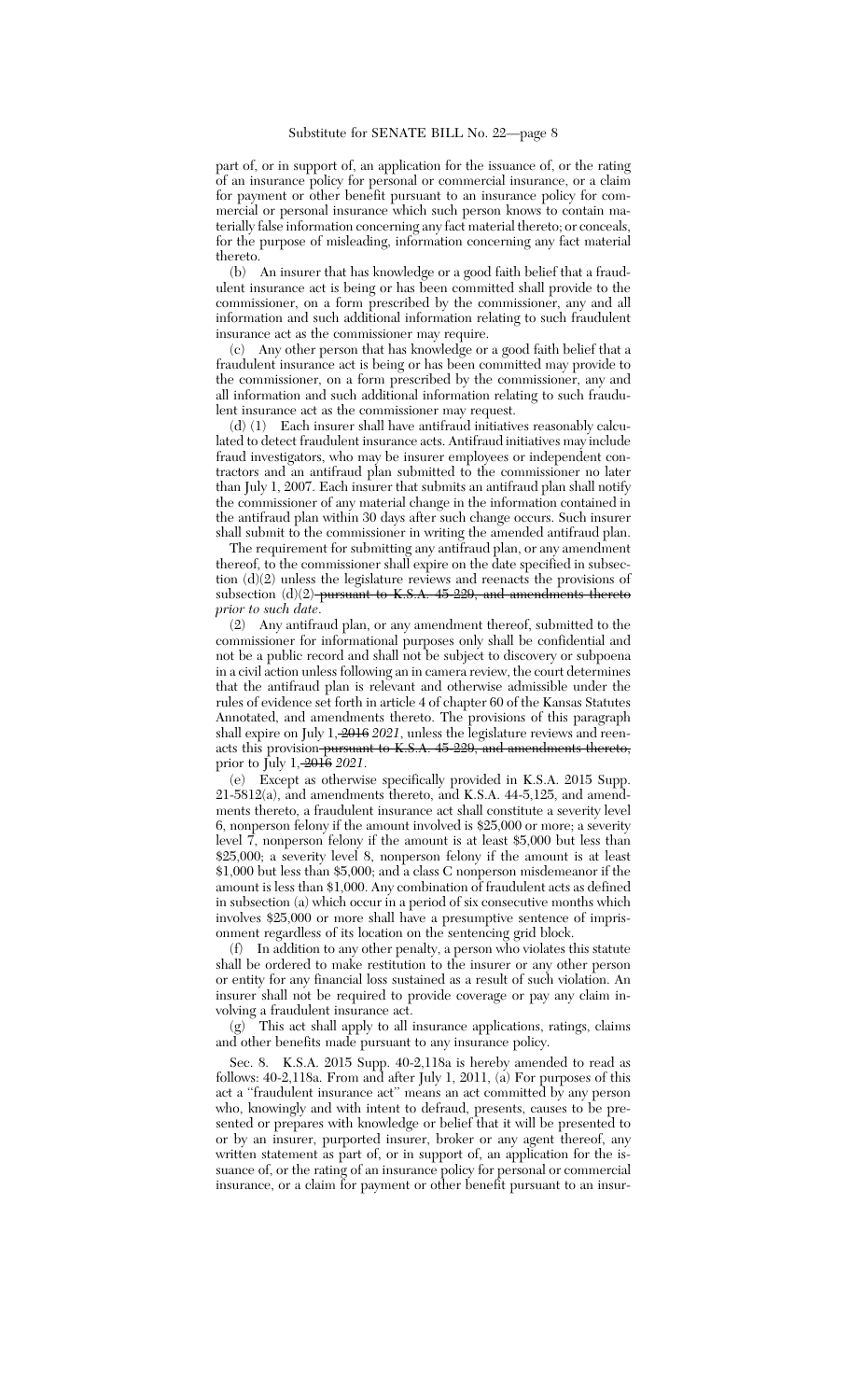ance policy for commercial or personal insurance which such person knows to contain materially false information concerning any fact material thereto; or conceals, for the purpose of misleading, information concerning any fact material thereto.

(b) An insurer that has knowledge or a good faith belief that a fraudulent insurance act is being or has been committed shall provide to the commissioner, on a form prescribed by the commissioner, any and all information and such additional information relating to such fraudulent insurance act as the commissioner may require.

(c) Any other person that has knowledge or a good faith belief that a fraudulent insurance act is being or has been committed may provide to the commissioner, on a form prescribed by the commissioner, any and all information and such additional information relating to such fraudulent insurance act as the commissioner may request.

(d) (1) Each insurer shall have antifraud initiatives reasonably calculated to detect fraudulent insurance acts. Antifraud initiatives may include: Fraud investigators, who may be insurer employees or independent contractors; or an antifraud plan submitted to the commissioner no later than July 1, 2007. Each insurer that submits an antifraud plan shall notify the commissioner of any material change in the information contained in the antifraud plan within 30 days after such change occurs. Such insurer shall submit to the commissioner in writing the amended antifraud plan.

The requirement for submitting any antifraud plan, or any amendment thereof, to the commissioner shall expire on the date specified in para $graph (2)$  of this subsection  $(d)(2)$  unless the legislature reviews and reenacts the provisions of paragraph (2) pursuant to K.S.A. 45-229, and amendments thereto *subsection (d)(2) prior to such date*.

(2) Any antifraud plan, or any amendment thereof, submitted to the commissioner for informational purposes only shall be confidential and not be a public record and shall not be subject to discovery or subpoena in a civil action unless following an in camera review, the court determines that the antifraud plan is relevant and otherwise admissible under the rules of evidence set forth in article 4 of chapter 60 of the Kansas Statutes Annotated, and amendments thereto. The provisions of this paragraph shall expire on July 1, 2016 *2021,* unless the legislature reviews and reenacts this provision<del>-pursuant to K.S.A. 45-229, and amendments thereto,</del> prior to July 1, 2016 *2021*.

(e) Except as otherwise specifically provided in K.S.A. 21-3718, and amendments thereto, and K.S.A. 44-5,125, and amendments thereto, a fraudulent insurance act shall constitute a severity level 6, nonperson felony if the amount involved is \$25,000 or more; a severity level  $\tilde{7}$ , nonperson felony if the amount is at least \$5,000 but less than \$25,000; a severity level 8, nonperson felony if the amount is at least \$1,000 but less than \$5,000; and a class C nonperson misdemeanor if the amount is less than \$1,000. Any combination of fraudulent acts as defined in subsection (a) which occur in a period of six consecutive months which involves \$25,000 or more shall have a presumptive sentence of imprisonment regardless of its location on the sentencing grid block.

(f) In addition to any other penalty, a person who violates this statute shall be ordered to make restitution to the insurer or any other person or entity for any financial loss sustained as a result of such violation. An insurer shall not be required to provide coverage or pay any claim involving a fraudulent insurance act.

(g) This act shall apply to all insurance applications, ratings, claims and other benefits made pursuant to any insurance policy.

Sec. 9. K.S.A. 2015 Supp. 40-4913 is hereby amended to read as follows: 40-4913. (a) (1) Each insurer shall notify the commissioner whenever such insurer terminates a business relationship with an insurance agent if:

(A) The termination is for cause;

(B) such insurance agent has committed any act which would be in violation of any provision of subsection (a) of K.S.A. 2015 Supp. 40-4909*(a)*, and amendments thereto; or

(C) such insurer has knowledge that such insurance agent is engaged in any activity which would be in violation of any provision of subsection (a) of K.S.A. 2015 Supp. 40-4909*(a)*, and amendments thereto.

(2) The notification shall: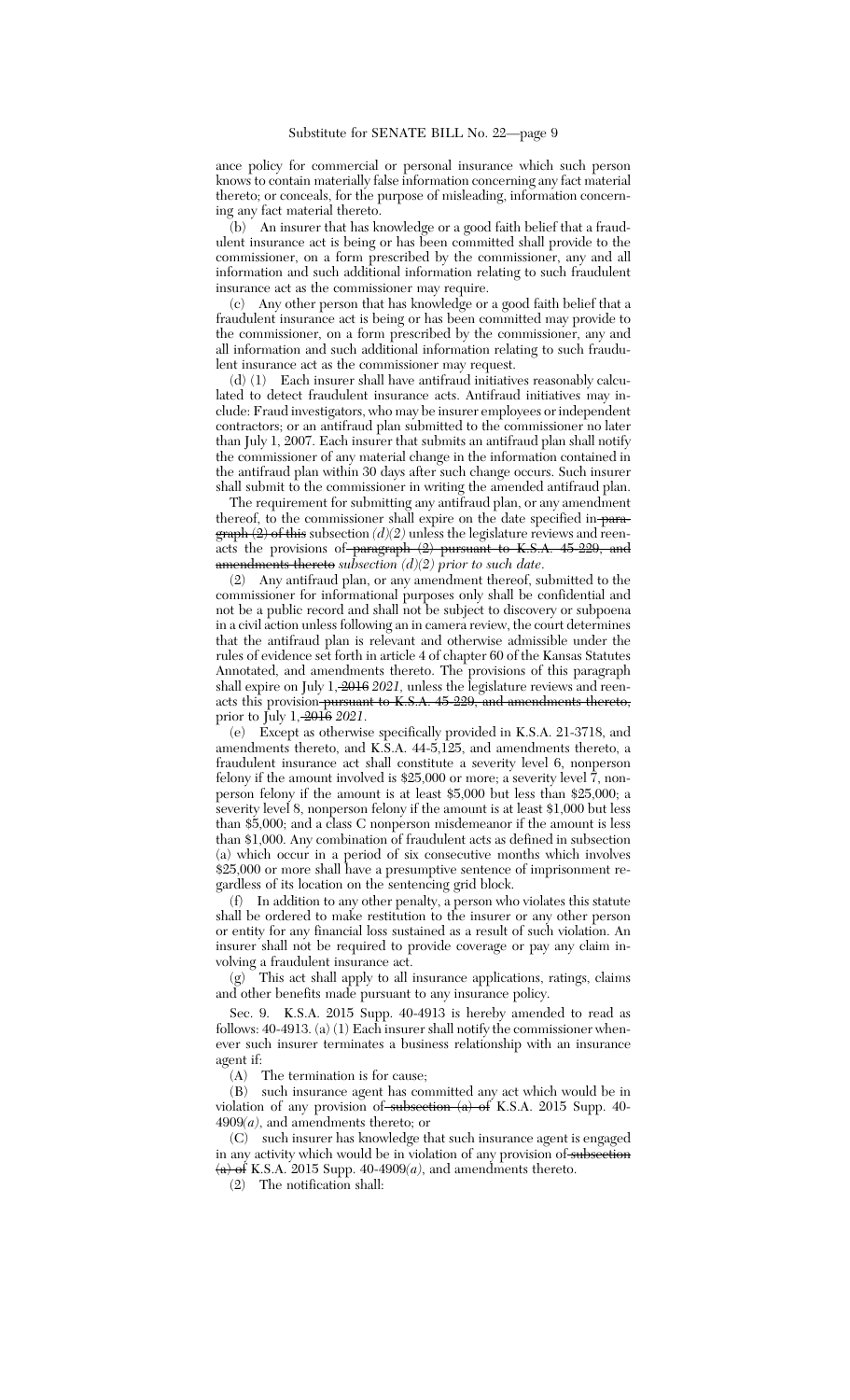(A) Be made in a format prescribed by the commissioner;

(B) be submitted to the commissioner within 30 days of the date of the termination of the business relationship; and

(C) contain:

(i) The name of the insurance agent; and

(ii) the reason for the termination of the business relationship with such insurer.

(3) Upon receipt of a written request from the commissioner, each insurer shall provide to the commissioner any additional data, documents, records or other information concerning the termination of the insurer's business relationship with such agent.

(4) Whenever an insurer discovers or obtains additional information which would have been reportable under paragraph (1) of this subsection, the insurer shall forward such additional information to the commissioner within 30 days of its discovery.

(b) (1) Each insurer shall notify the commissioner whenever such insurer terminates a business relationship with an insurance agent for any reason not listed in subsection (a).

(2) The notification shall:

(A) Be made in a format prescribed by the commissioner;

(B) be submitted to the commissioner within 30 days of the date of the termination of the business relationship.

(3) Upon receipt of a written request from the commissioner, each insurer shall provide to the commissioner any additional data, documents, records or other information concerning the termination of the insurer's business relationship with such agent.

(4) Whenever an insurer discovers or obtains additional information which would have been reportable under paragraph (1) of this subsection, the insurer shall forward such additional information to the commissioner within 30 days of its discovery.

(c) For the purposes of this section, the term ''business relationship'' shall include any appointment, employment, contract or other relationship under which such insurance agent represents the insurer.

 $(d)$  (1) No insurance entity, or any agent or employee thereof acting on behalf of such insurance entity, regulatory official, law enforcement official or the insurance regulatory official of another state who provides information to the commissioner in good faith pursuant to this section shall be subject to a civil action for damages as a result of reporting such information to the commissioner. For the purposes of this section, insurance entity shall mean any insurer, insurance agent or organization to which the commissioner belongs by virtue of the commissioner's office.

(2) Any document, material or other information in the control or possession of the department that is furnished by an insurance entity or an employee or agent thereof acting on behalf of such insurance entity, or obtained by the insurance commissioner in an investigation pursuant to this section shall be kept confidential by the commissioner. Such information shall not be made public or subject to subpoena, other than by the commissioner and then only for the purpose of enforcement actions taken by the commissioner pursuant to this act or any other provision of the insurance laws of this state.

(3) Neither the commissioner nor any person who received documents, materials or other information while acting under the authority of the commissioner shall be required to testify in any private civil action concerning any confidential documents, materials or information subject to paragraph (2).

(4) The commissioner may share or exchange any documents, materials or other information, including confidential and privileged documents referred to in paragraph (2) of subsection (d)*(2)*, received in the performance of the commissioner's duties under this act, with:

(A) The NAIC;

(B) other state, federal or international regulatory agencies; and

(C) other state, federal or international law enforcement authorities. (5) (A) The sharing or exchanging of documents, materials or other information under this subsection shall be conditioned upon the recipient's authority and agreement to maintain the confidential and privileged status, if any, of the documents, materials or other information being shared or exchanged.

(B) No waiver of an existing privilege or claim of confidentiality in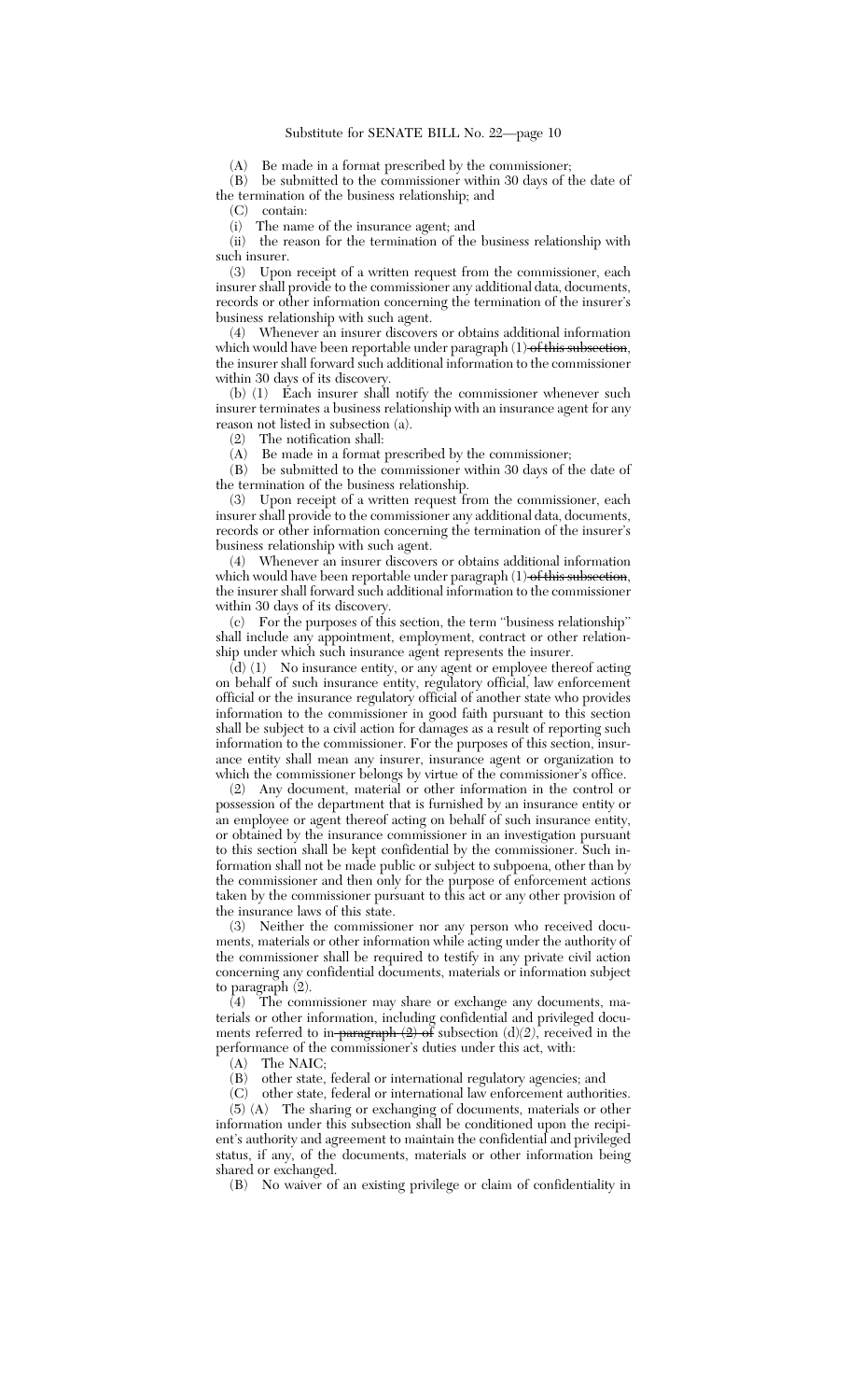the documents, materials or information shall occur as a result of disclosure to the commissioner under this section or as a result of sharing as authorized by paragraph  $(1)$  of subsection  $(d)(1)$ .

(6) The commissioner of insurance is hereby authorized to adopt such rules and regulations establishing protocols governing the exchange of information as may be necessary to implement and carry out the provisions of this act.

(e) The provisions of  $\frac{\text{parameter of}}{\text{gradient}}$  (2) of subsection (d)(2) shall expire on July 1, 2016 *2021*, unless the legislature acts to reenact such provision. The provisions of paragraph  $(2)$  of subsection  $(d)(2)$  shall be reviewed by the legislature prior to July 1, 2016 *2021*.

(f) For the purposes of this section, insurance entity shall mean any insurer, insurance agent or organization to which the commissioner belongs by virtue of the commissioner's office.

(g) Any insurance entity, including any authorized representative of such insurance entity, that fails to report to the commissioner as required under the provisions of this section or that is found by a court of competent jurisdiction to have failed to report in good faith, after notice and hearing, may have its license or certificate of authority suspended or revoked and may be fined in accordance with K.S.A. 2015 Supp. 40-4909, and amendments thereto.

Sec. 10. K.S.A. 2015 Supp. 45-217 is hereby amended to read as follows: 45-217. As used in the open records act, unless the context otherwise requires:

(a) ''Business day'' means any day other than a Saturday, Sunday or day designated as a holiday by the congress of the United States, by the legislature or governor of this state or by the respective political subdivision of this state.

(b) ''Clearly unwarranted invasion of personal privacy'' means revealing information that would be highly offensive to a reasonable person, including information that may pose a risk to a person or property and is not of legitimate concern to the public.

(c) ''Criminal investigation records'' means*: (1) Every audio or video recording made and retained by law enforcement using a body camera or vehicle camera as defined by section 1, and amendments thereto; and (2)* records of an investigatory agency or criminal justice agency as defined by K.S.A. 22-4701, and amendments thereto, compiled in the process of preventing, detecting or investigating violations of criminal law, but does not include police blotter entries, court records, rosters of inmates of jails or other correctional or detention facilities or records pertaining to violations of any traffic law other than vehicular homicide as defined by K.S.A. 21-3405, prior to its repeal, or K.S.A. 2015 Supp. 21-5406, and amendments thereto.

(d) ''Custodian'' means the official custodian or any person designated by the official custodian to carry out the duties of custodian of this act.

(e) ''Official custodian'' means any officer or employee of a public agency who is responsible for the maintenance of public records, regardless of whether such records are in the officer's or employee's actual personal custody and control.

(f) (1) ''Public agency'' means the state or any political or taxing subdivision of the state or any office, officer, agency or instrumentality thereof, or any other entity receiving or expending and supported in whole or in part by the public funds appropriated by the state or by public funds of any political or taxing subdivision of the state.

(2) ''Public agency'' shall not include:

(A) Any entity solely by reason of payment from public funds for property, goods or services of such entity; *or* (B) any municipal judge, judge of the district court, judge of the court of appeals or justice of the supreme court<del>; or (C) any officer or employee of the state or political or</del> taxing subdivision of the state if the state or political or taxing subdivision does not provide the officer or employee with an office which is open to the public at least 35 hours a week.

 $(g)$  (1) "Public record" means any recorded information, regardless of form-or, characteristics or location, which is made, maintained or kept by or is in the possession of*:*

*(A)* Any public agency including, but not limited to, an agreement in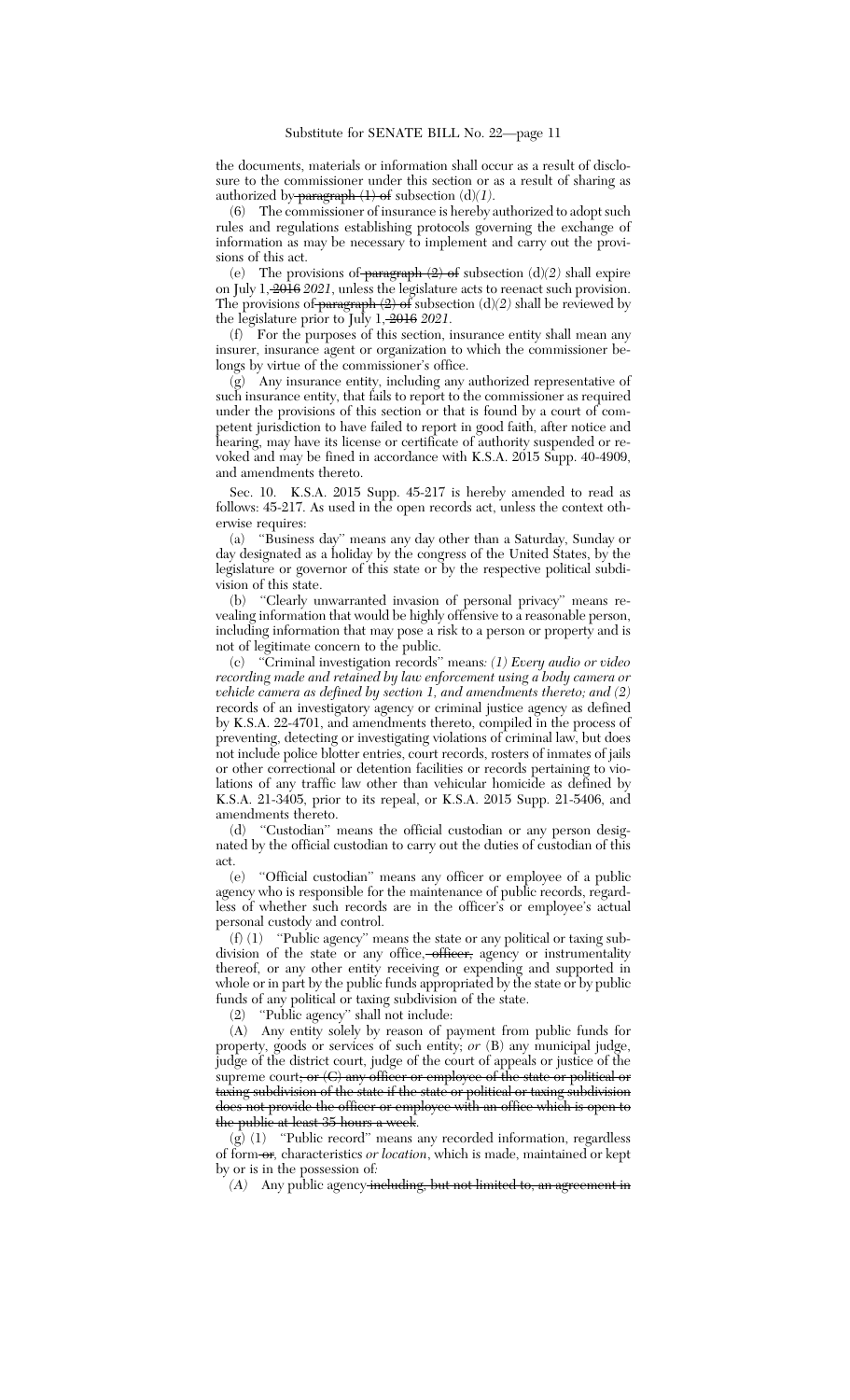settlement of litigation involving the Kansas public employees retirement system and the investment of moneys of the fund*; or*

*(B) any officer or employee of a public agency pursuant to the officer's or employee's official duties and which is related to the functions, activities, programs or operations of any public agency*.

(2) *''Public record'' shall include, but not be limited to, an agreement in settlement of litigation involving the Kansas public employees retirement system and the investment of moneys of the fund.*

*(3) Notwithstanding the provisions of subsection*  $(g)(1)$ *, "public rec*ord'' shall not include*:*

*(A)* Records which are owned by a private person or entity and are not related to functions, activities, programs or operations funded by public funds or*. As used in this subparagraph, ''private person'' shall not include an officer or employee of a public agency who is acting pursuant to the officer's or employee's official duties;*

*(B)* records which are made, maintained or kept by an individual who is a member of the legislature or of the governing body of any political or taxing subdivision of the state.

(3) ''Public record'' shall not include *; or*

*(C)* records of employers related to the employer's individually identifiable contributions made on behalf of employees for workers compensation, social security, unemployment insurance or retirement. The provisions of this-subsection subparagraph shall not apply to records of employers of lump-sum payments for contributions as described in this subsection *subparagraph* paid for any group, division or section of an agency.

(h) ''Undercover agent'' means an employee of a public agency responsible for criminal law enforcement who is engaged in the detection or investigation of violations of criminal law in a capacity where such employee's identity or employment by the public agency is secret.

Sec. 11. K.S.A. 2015 Supp. 45-229 is hereby amended to read as follows: 45-229. (a) It is the intent of the legislature that exceptions to disclosure under the open records act shall be created or maintained only if:

(1) The public record is of a sensitive or personal nature concerning individuals;

(2) the public record is necessary for the effective and efficient administration of a governmental program; or

(3) the public record affects confidential information.

The maintenance or creation of an exception to disclosure must be compelled as measured by these criteria. Further, the legislature finds that the public has a right to have access to public records unless the criteria in this section for restricting such access to a public record are met and the criteria are considered during legislative review in connection with the particular exception to disclosure to be significant enough to override the strong public policy of open government. To strengthen the policy of open government, the legislature shall consider the criteria in this section before enacting an exception to disclosure.

(b) Subject to the provisions of subsections (g) and (h), any new exception to disclosure or substantial amendment of an existing exception shall expire on July 1 of the fifth year after enactment of the new exception or substantial amendment, unless the legislature acts to continue the exception. A law that enacts a new exception or substantially amends an existing exception shall state that the exception expires at the end of five years and that the exception shall be reviewed by the legislature before the scheduled date.

(c) For purposes of this section, an exception is substantially amended if the amendment expands the scope of the exception to include more records or information. An exception is not substantially amended if the amendment narrows the scope of the exception.

(d) This section is not intended to repeal an exception that has been amended following legislative review before the scheduled repeal of the exception if the exception is not substantially amended as a result of the review.

(e) In the year before the expiration of an exception, the revisor of statutes shall certify to the president of the senate and the speaker of the house of representatives, by July 15, the language and statutory citation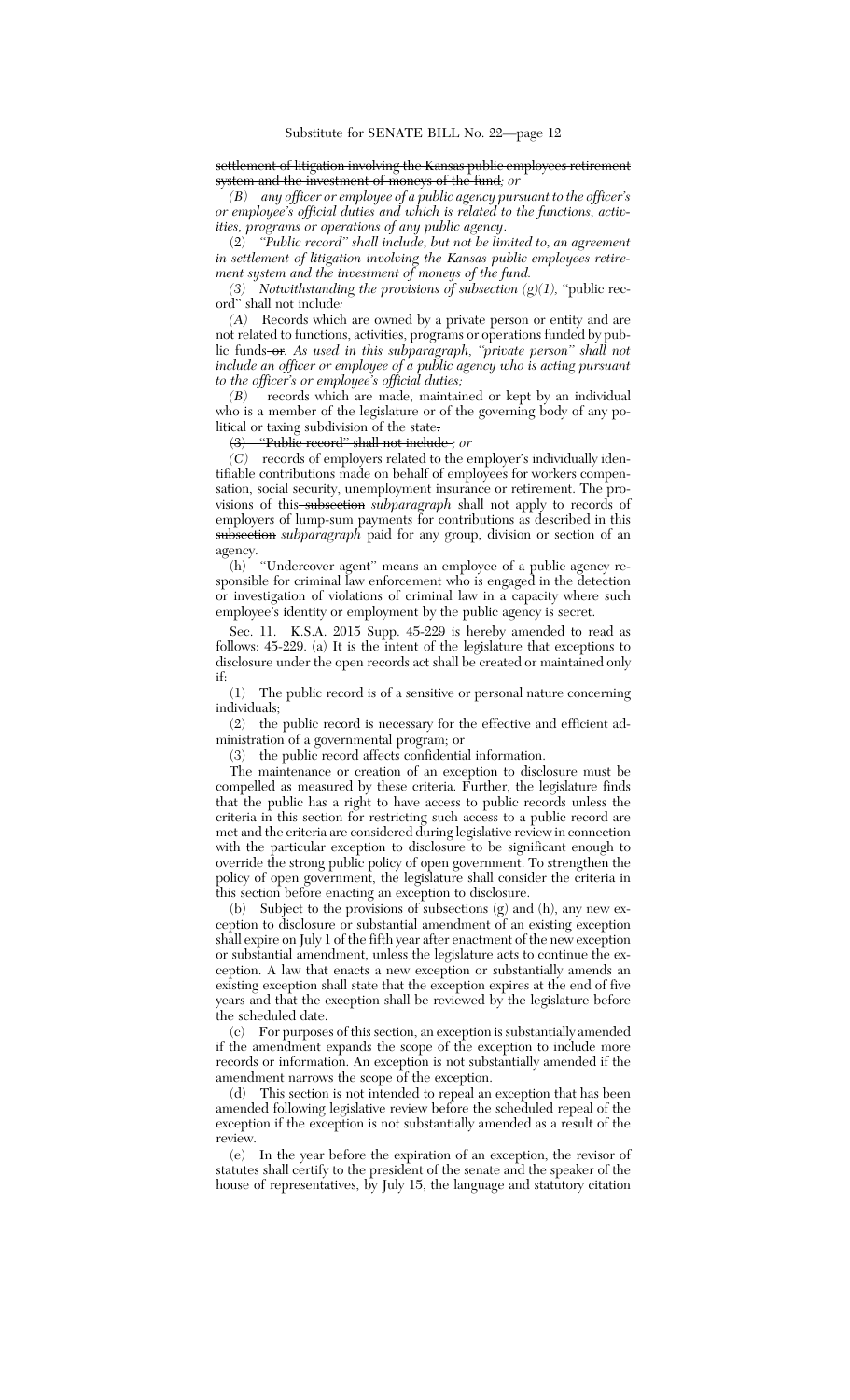of each exception which will expire in the following year which meets the criteria of an exception as defined in this section. Any exception that is not identified and certified to the president of the senate and the speaker of the house of representatives is not subject to legislative review and shall not expire. If the revisor of statutes fails to certify an exception that the revisor subsequently determines should have been certified, the revisor shall include the exception in the following year's certification after that determination.<br>(f) "Exception"

 $\lq\lq$  'Exception'' means any provision of law which creates an exception to disclosure or limits disclosure under the open records act pursuant to K.S.A. 45-221, and amendments thereto, or pursuant to any other provision of law.

(g) A provision of law which creates or amends an exception to disclosure under the open records law shall not be subject to review and expiration under this act if such provision:

(1) Is required by federal law;<br>(2) applies solely to the legisla

applies solely to the legislature or to the state court system;

(3) has been reviewed and continued in existence twice by the legislature; or

(4) has been reviewed and continued in existence by the legislature during the 2013 legislative session and thereafter.

 $(h)$  (1) The legislature shall review the exception before its scheduled expiration and consider as part of the review process the following:

(A) What specific records are affected by the exception; (B) whom does the exception uniquely affect, as opposed to the general public;

 $(\vec{C})$  what is the identifiable public purpose or goal of the exception; (D) whether the information contained in the records may be obtained readily by alternative means and how it may be obtained;

(2) an exception may be created or maintained only if it serves an identifiable public purpose and may be no broader than is necessary to meet the public purpose it serves. An identifiable public purpose is served if the legislature finds that the purpose is sufficiently compelling to override the strong public policy of open government and cannot be accomplished without the exception and if the exception:

Allows the effective and efficient administration of a governmental program, which administration would be significantly impaired without the exception;

(B) protects information of a sensitive personal nature concerning individuals, the release of which information would be defamatory to such individuals or cause unwarranted damage to the good name or reputation of such individuals or would jeopardize the safety of such individuals. Only information that would identify the individuals may be excepted under this paragraph; or

(C) protects information of a confidential nature concerning entities, including, but not limited to, a formula, pattern, device, combination of devices, or compilation of information which is used to protect or further a business advantage over those who do not know or use it, the disclosure of which information would injure the affected entity in the marketplace.

(3) Records made before the date of the expiration of an exception shall be subject to disclosure as otherwise provided by law. In deciding whether the records shall be made public, the legislature shall consider whether the damage or loss to persons or entities uniquely affected by the exception of the type specified in paragraph  $(2)(B)$  or  $(2)(C)$  of this subsection (h) would occur if the records were made public.

(i) (1) Exceptions contained in the following statutes as continued in existence in section 2 of chapter 126 of the 2005 Session Laws of Kansas and which have been reviewed and continued in existence twice by the legislature as provided in subsection (g) are hereby continued in existence: 1-401, 2-1202, 5-512, 9-1137, 9-1712, 9-2217, 10-630, 11-306, 12- 189, 12-1,108, 12-1694, 12-1698, 12-2819, 12-4516, 16-715, 16a-2-304, 17-1312e, 17-2227, 17-5832, 17-7511, 17-7514, 17-76,139, 19-4321, 21- 2511, 22-3711, 22-4707, 22-4909, 22a-243, 22a-244, 23-605, 23-9,312, 25- 4161, 25-4165, 31-405, 34-251, 38-2212, 39-709b, 39-719e, 39-934, 39- 1434, 39-1704, 40-222, 40-2,156, 40-2c20, 40-2c21, 40-2d20, 40-2d21, 40-409, 40-956, 40-1128, 40-2807, 40-3012, 40-3304, 40-3308, 40-3403b, 40-3421, 40-3613, 40-3805, 40-4205, 44-510j, 44-550b, 44-594, 44-635, 44-714, 44-817, 44-1005, 44-1019, 45-221(a)(1) through (43), 46-256, 46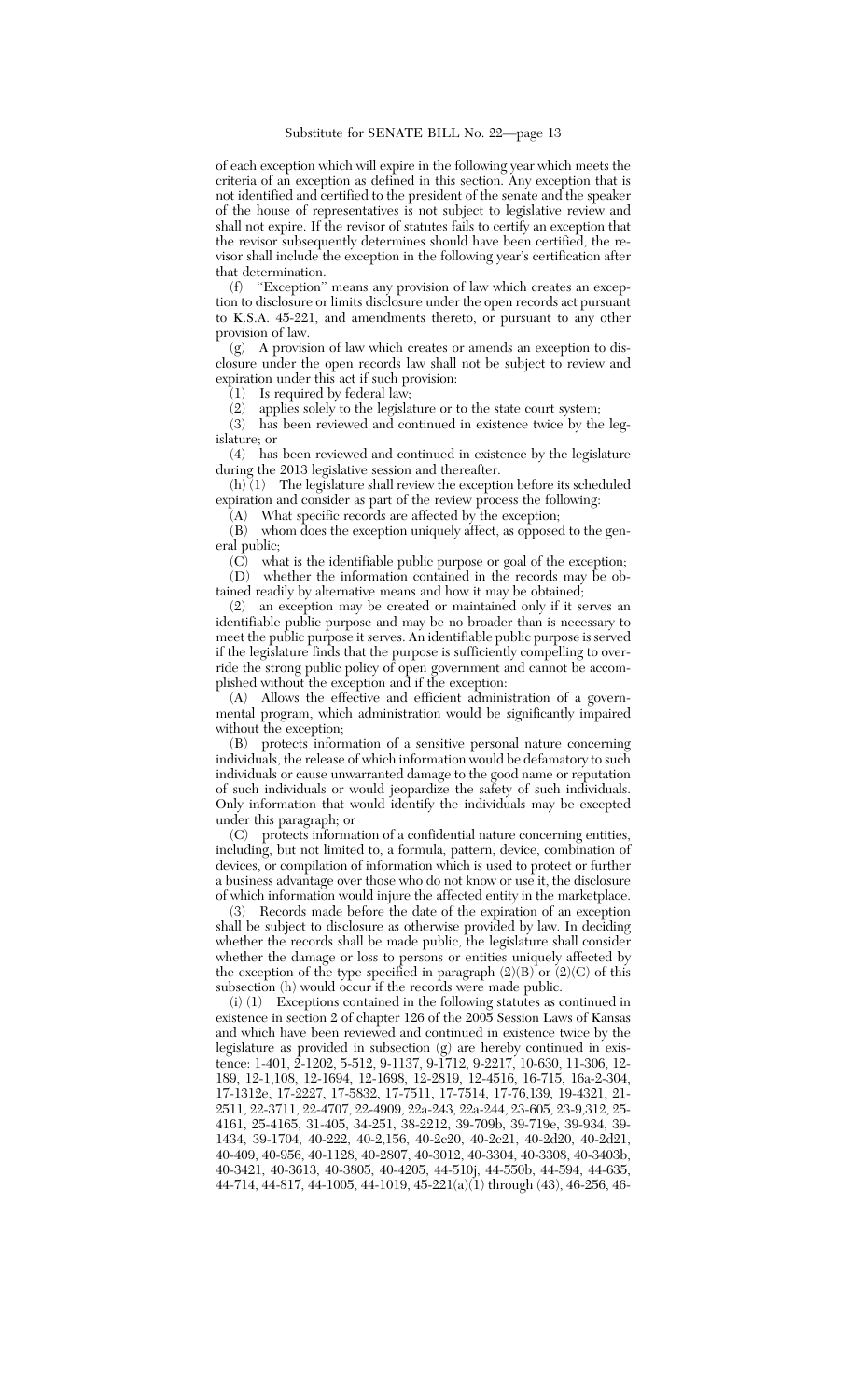259, 46-2201, 47-839, 47-844, 47-849, 47-1709, 48-1614, 49-406, 49-427, 55-1,102, 58-4114, 59-2135, 59-2802, 59-2979, 59-29b79, 60-3333, 60- 3336, 65-102b, 65-118, 65-119, 65-153f, 65-170g, 65-177, 65-1,106, 65- 1,113, 65-1,116, 65-1,157a, 65-1,163, 65-1,165, 65-1,168, 65-1,169, 65- 1,171, 65-1,172, 65-436, 65-445, 65-507, 65-525, 65-531, 65-657, 65-1135, 65-1467, 65-1627, 65-1831, 65-2422d, 65-2438, 65-2836, 65-2839a, 65- 2898a, 65-3015, 65-3447, 65-34,108, 65-34,126, 65-4019, 65-4922, 65- 4925, 65-5602, 65-5603, 65-6002, 65-6003, 65-6004, 65-6010, 65-67a05, 65-6803, 65-6804, 66-101c, 66-117, 66-151, 66-1,190, 66-1,203, 66-1220a, 66-2010, 72-996, 72-4311, 72-4452, 72-5214, 72-53,106, 72-5427, 72- 8903, 73-1228, 74-2424, 74-2433f, 74-4905, 74-4909, 74-50,131, 74-5515, 74-7308, 74-7338, 74-8104, 74-8307, 74-8705, 74-8804, 74-9805, 75-104, 75-712, 75-7b15, 75-1267, 75-2943, 75-4332, 75-4362, 75-5133, 75-5266, 75-5665, 75-5666, 75-7310, 76-355, 76-359, 76-493, 76-12b11, 76-3305, 79-1119, 79-1437f, 79-3234, 79-3395, 79-3420, 79-3499, 79-34,113, 79- 3614, 79-3657, 79-4301 and 79-5206.

(2) Exceptions contained in the following statutes as certified by the revisor of statutes to the president of the senate and the speaker of the house of representatives pursuant to subsection (e) and which have been reviewed during the 2015 legislative session and continued in existence by the legislature as provided in subsection (g) are hereby continued in existence: 17-2036, 40-5301, 45-221(a)(45), (46) and (49), 48-16a10, 58- 4616, 60-3351, 72-972a, 74-50,217, 74-99d05 and 75-53,105.

(j) (1) Exceptions contained in the following statutes as continued in existence in section 1 of chapter 87 of the 2006 Session Laws of Kansas and which have been reviewed and continued in existence twice by the legislature as provided in subsection (g) are hereby continued in existence: 1-501, 9-1303, 12-4516a, 39-970, 65-525, 65-5117, 65-6016, 65- 6017 and 74-7508.

(2) Exceptions contained in the following statutes as certified by the revisor of statutes to the president of the senate and the speaker of the house of representatives pursuant to subsection (e) during 2010 *2015 and which have been reviewed during the 2016 legislative session* are hereby continued in existence until July 1, 2016 *2021*, at which time such exceptions shall expire: 12-5358, 12-5611, 22-4906, 22-4909, 38-2310, 38-2311, 38-2326, *40-955,* 44-1132, *45-221(a)(10)(F) and (a)(50),* 60-3333, *65- 4a05, 65-445(g),* 65-6154, 71-218, 75-457, 75-712c, 75-723 and 75-7c06.

(k) Exceptions contained in the following statutes as certified by the revisor of statutes to the president of the senate and the speaker of the house of representatives pursuant to subsection (e) and which have been reviewed during the 2014 legislative session and continued in existence by the legislature as provided in subsection (g) are hereby continued in existence: 1-205, 2-2204, 8-240, 8-247, 8-255c, 8-1324, 8-1325, 12-17,150, 12-2001, 17-12a607, 38-1008, 38-2209, 40-5006, 40-5108, 41-2905, 41- 2906, 44-706, 44-1518, 45-221(a)(44), (45), (46), (47) and (48), 50-6a11, 56-1a610, 56a-1204, 65-1,243, 65-16,104, 65-3239, 74-50,184, 74-8134, 74-99b06, 77-503a and 82a-2210.

(l) Exceptions contained in the following statutes as certified by the revisor of statutes to the president of the senate and the speaker of the house of representatives pursuant to subsection (e) during 2011 are hereby continued in existence until July 1, 2017, at which time such exceptions shall expire: 12-5711, 21-2511, 38-2313, 65-516, 74-8745, 74- 8752, 74-8772 and 75-7427.

(m) Exceptions contained in the following statutes as certified by the revisor of statutes to the president of the senate and the speaker of the house of representatives pursuant to subsection (e) during 2012 and which have been reviewed during the 2013 legislative session and continued in existence by the legislature as provided in subsection (g) are hereby continued in existence: 12-5811, 40-222, 40-223j, 40-5007a, 40-5009a, 40- 5012a, 65-1685, 65-1695, 65-2838a, 66-1251, 66-1805, 72-60c01, 75-712 and 75-5366.

Sec. 12. K.S.A. 2015 Supp. 75-5133 is hereby amended to read as follows: 75-5133. (a) Except as otherwise more specifically provided by law, all information received by the secretary of revenue, the director of taxation or the director of alcoholic beverage control from returns, reports, license applications or registration documents made or filed under the provisions of any law imposing any sales, use or other excise tax ad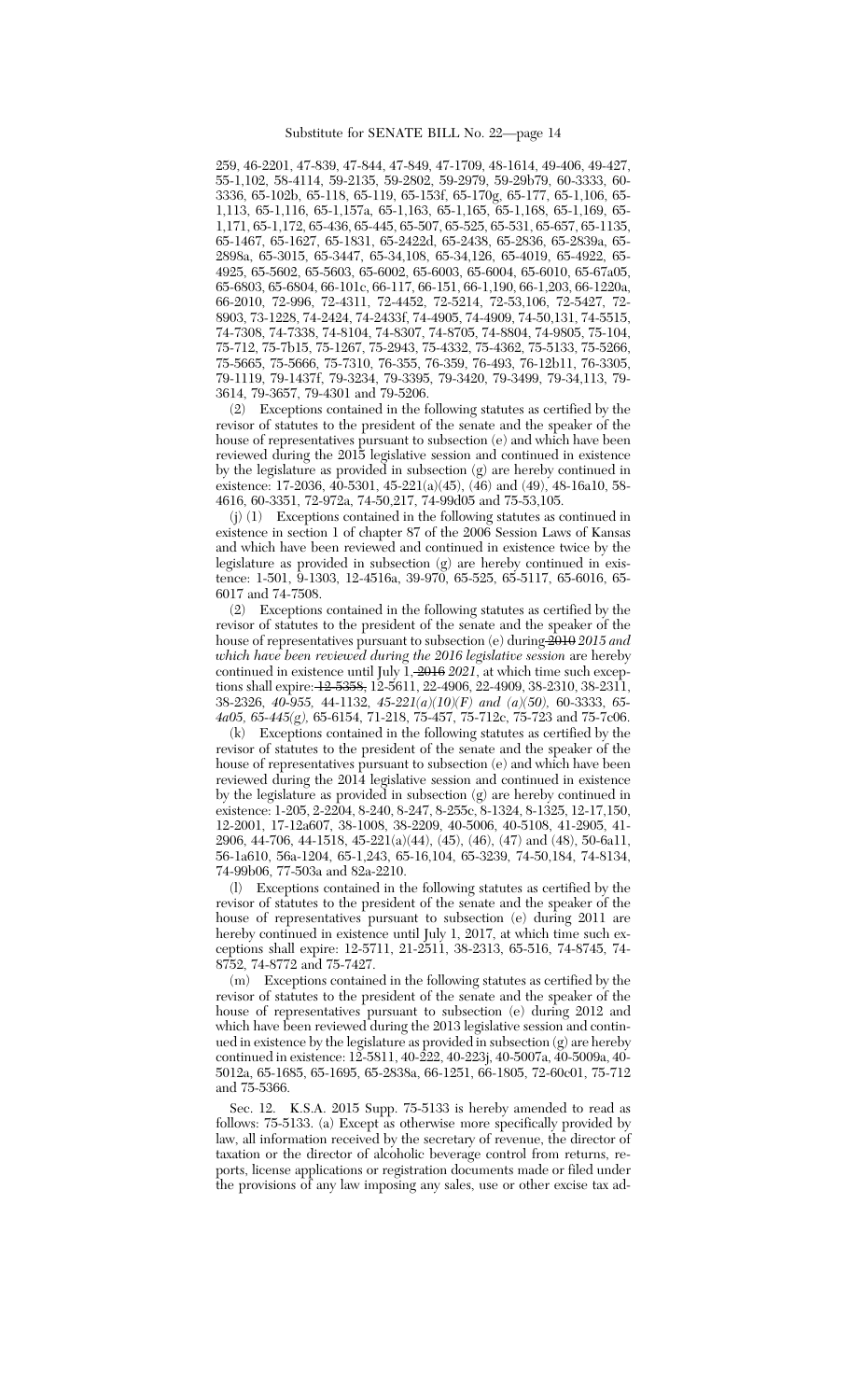ministered by the secretary of revenue, the director of taxation, or the director of alcoholic beverage control, or from any investigation conducted under such provisions, shall be confidential, and it shall be unlawful for any officer or employee of the department of revenue to divulge any such information except in accordance with other provisions of law respecting the enforcement and collection of such tax, in accordance with proper judicial order or as provided in K.S.A. 74-2424, and amendments thereto.

(b) The secretary of revenue or the secretary's designee may:

(1) Publish statistics, so classified as to prevent identification of particular reports or returns and the items thereof;

(2) allow the inspection of returns by the attorney general or the attorney general's designee;

(3) provide the post auditor access to all such excise tax reports or returns in accordance with and subject to the provisions of K.S.A. 46- 1106(g), and amendments thereto;

 $(4)$  disclose taxpayer information from excise tax returns to persons or entities contracting with the secretary of revenue where the secretary has determined disclosure of such information is essential for completion of the contract and has taken appropriate steps to preserve confidentiality;

(5) provide information from returns and reports filed under article 42 of chapter 79 of the Kansas Statutes Annotated, and amendments thereto, to county appraisers as is necessary to ensure proper valuations of property. Information from such returns and reports may also be exchanged with any other state agency administering and collecting conservation or other taxes and fees imposed on or measured by mineral production;

(6) provide, upon request by a city or county clerk or treasurer or finance officer of any city or county receiving distributions from a local excise tax, monthly reports identifying each retailer doing business in such city or county or making taxable sales sourced to such city or county, setting forth the tax liability and the amount of such tax remitted by each retailer during the preceding month, and identifying each business location maintained by the retailer and such retailer's sales or use tax registration or account number;

(7) provide information from returns and applications for registration filed pursuant to K.S.A. 12-187, and amendments thereto, and K.S.A. 79-3601, and amendments thereto, to a city or county treasurer or clerk or finance officer to explain the basis of statistics contained in reports provided by subsection  $(b)(6)$ ;

(8) disclose the following oil and gas production statistics received by the department of revenue in accordance with K.S.A. 79-4216 et seq*.*, and amendments thereto: Volumes of production by well name, well number, operator's name and identification number assigned by the state corporation commission, lease name, leasehold property description, county of production or zone of production, name of purchaser and purchaser's tax identification number assigned by the department of revenue, name of transporter, field code number or lease code, tax period, exempt production volumes by well name or lease, or any combination of this information;

(9) release or publish liquor brand registration information provided by suppliers, farm wineries, microdistilleries and microbreweries in accordance with the liquor control act. The information to be released is limited to: Item number, universal numeric code, type status, product description, alcohol percentage, selling units, unit size, unit of measurement, supplier number, supplier name, distributor number and distributor name;

(10) release or publish liquor license information provided by liquor licensees, distributors, suppliers, farm wineries, microdistilleries and microbreweries in accordance with the liquor control act. The information to be released is limited to: County name, owner, business name, address, license type, license number, license expiration date and the process agent contact information;

(11) release or publish cigarette and tobacco license information obtained from cigarette and tobacco licensees in accordance with the Kansas cigarette and tobacco products act. The information to be released is limited to: County name, owner, business name, address, license type and license number;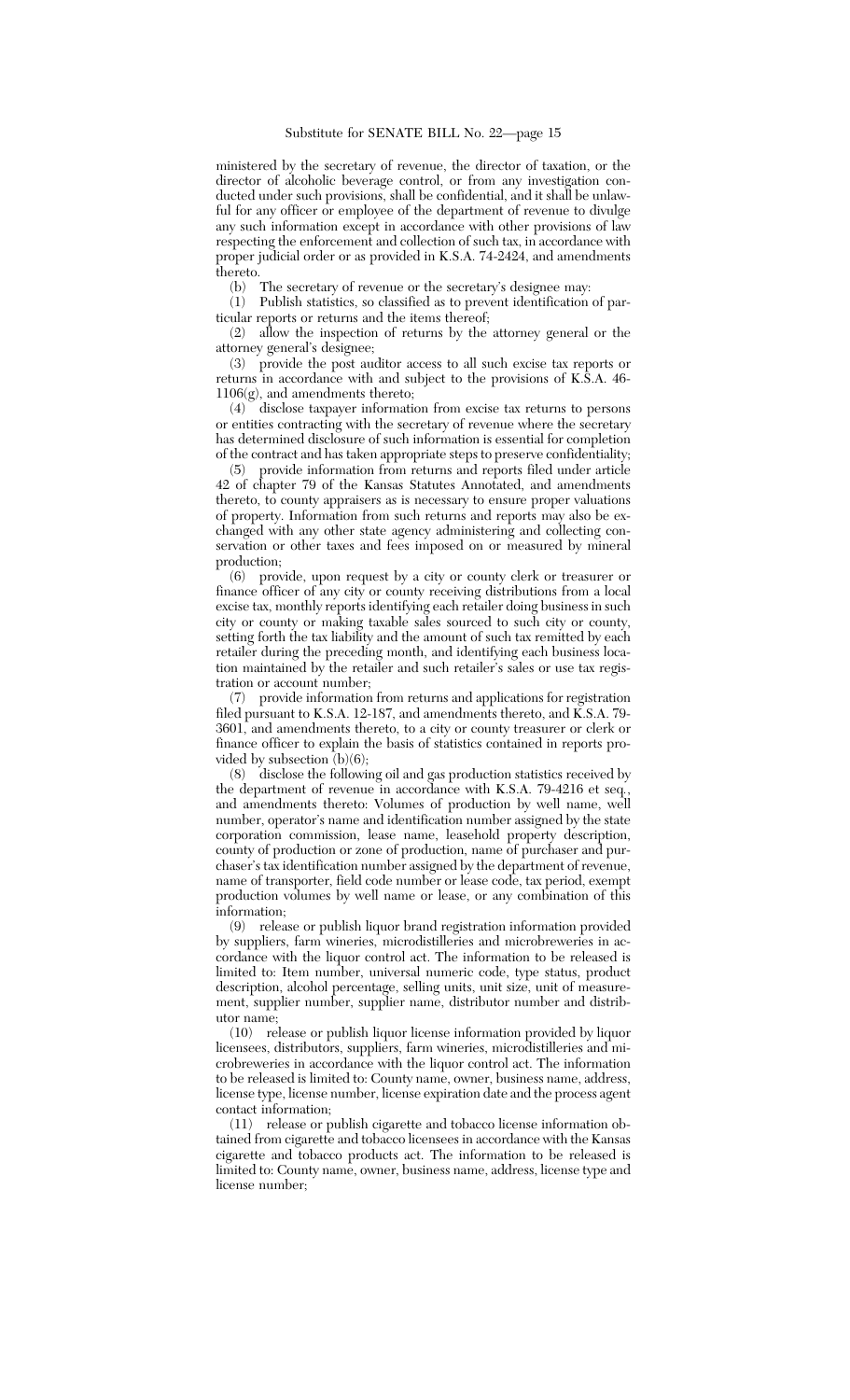(12) provide environmental surcharge or solvent fee, or both, information from returns and applications for registration filed pursuant to K.S.A. 65-34,150 and 65-34,151, and amendments thereto, to the secretary of health and environment or the secretary's designee for the sole purpose of ensuring that retailers collect the environmental surcharge tax or solvent fee, or both;

(13) provide water protection fee information from returns and applications for registration filed pursuant to K.S.A. 82a-954, and amendments thereto, to the secretary of the state board of agriculture or the secretary's designee and the secretary of the Kansas water office or the secretary's designee for the sole purpose of verifying revenues deposited to the state water plan fund;

(14) provide to the secretary of commerce copies of applications for project exemption certificates sought by any taxpayer under the enterprise zone sales tax exemption pursuant to K.S.A. 79-3606(cc), and amendments thereto;

(15) disclose information received pursuant to the Kansas cigarette and tobacco act and subject to the confidentiality provisions of this act to any criminal justice agency, as defined in K.S.A. 22-4701(c), and amendments thereto, or to any law enforcement officer, as defined in K.S.A. 2015 Supp. 21-5111, and amendments thereto, on behalf of a criminal justice agency, when requested in writing in conjunction with a pending investigation;

(16) provide to retailers tax exemption information for the sole purpose of verifying the authenticity of tax exemption numbers issued by the department;

(17) provide information concerning remittance by sellers, as defined in K.S.A. 2015 Supp. 12-5363, and amendments thereto, of prepaid wireless 911 fees from returns to the local collection point administrator, as defined in K.S.A. 2015 Supp. 12-5363, and amendments thereto, for purdefined in K.S.A. 2015 Supp. 12-5363, and amendments thereto, for purposes of verifying seller compliance with collection and remittance of such fees;

(18) release or publish charitable gaming information obtained in bingo *charitable gaming* licensee and registration applications and renewals in accordance with the bingo act, K.S.A. 79-4701 *Kansas charitable gaming act, K.S.A. 2015 Supp. 75-5171* et seq*.*, and amendments thereto. The information to be released is limited to: The name, address, phone number, license registration number and email address of the organization, distributor or of premises; and

provide to the attorney general confidential information for purposes of determining compliance with or enforcing K.S.A. 50-6a01 et seq., and amendments thereto, the master settlement agreement referred to therein and all agreements regarding disputes under the master settlement agreement. The secretary and the attorney general may share the information specified under this subsection with any of the following:

(A) Federal, state or local agencies for the purposes of enforcement of corresponding laws of other states; and

(B) a court, arbitrator, data clearinghouse or similar entity for the purpose of assessing compliance with or making calculations required by the master settlement agreement or agreements regarding disputes under the master settlement agreement, and with counsel for the parties or expert witnesses in any such proceeding, if the information otherwise remains confidential.

(c) Any person receiving any information under the provisions of subsection (b) shall be subject to the confidentiality provisions of subsection (a) and to the penalty provisions of subsection (d).

(d) Any violation of this section shall be a class A, nonperson misdemeanor, and if the offender is an officer or employee of this state, such officer or employee shall be dismissed from office. Reports of violations of this paragraph shall be investigated by the attorney general. The district attorney or county attorney and the attorney general shall have authority to prosecute any violation of this section if the offender is a city or county clerk or treasurer or finance officer of a city or county.

Sec. 13. K.S.A. 2015 Supp. 75-5664 is hereby amended to read as follows: 75-5664. (a) There is hereby established an advisory committee on trauma. The advisory committee on trauma shall be advisory to the secretary of health and environment and shall be within the division of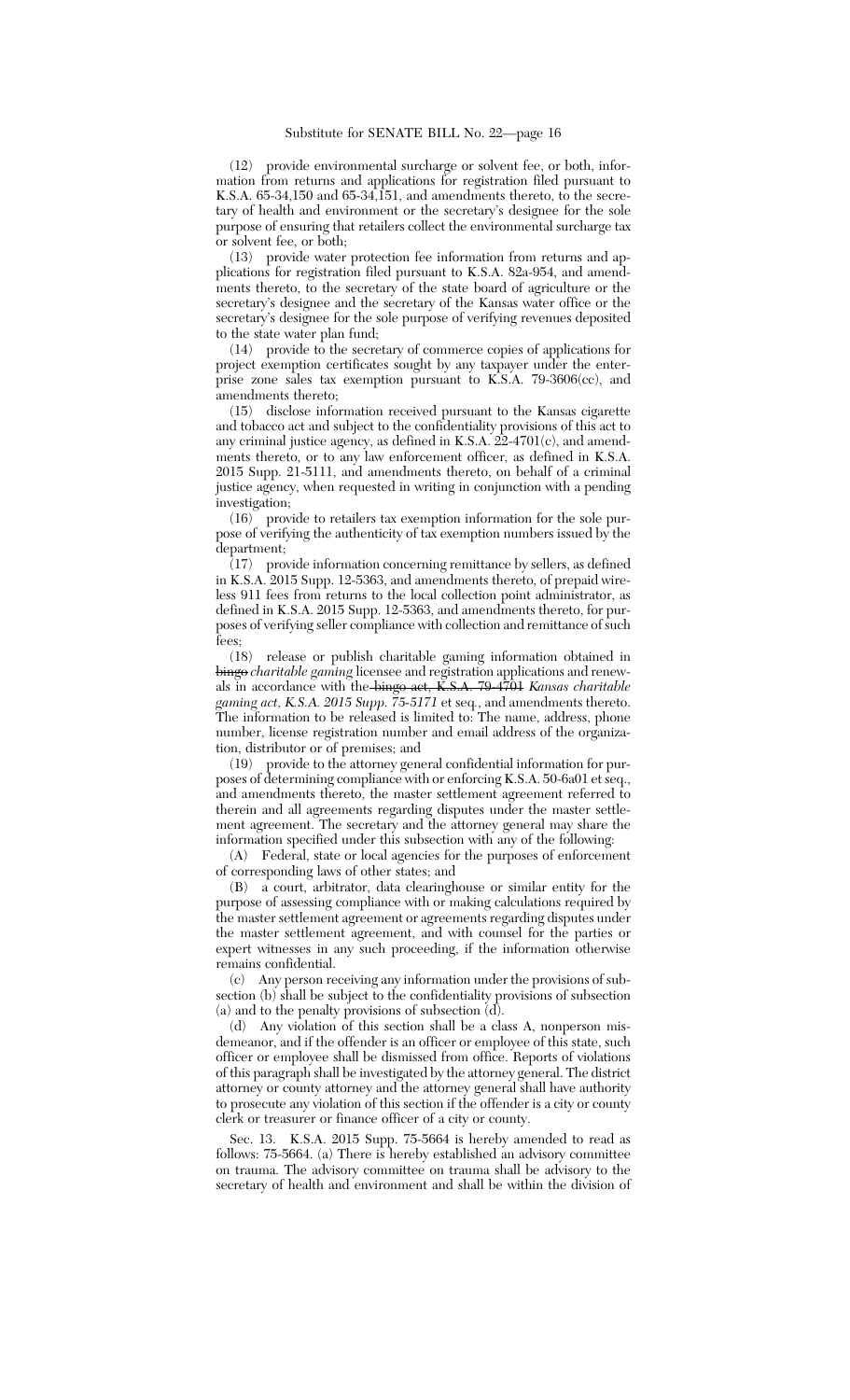public health of the department of health and environment as a part thereof.

(b) On July 1, 2001, the advisory committee on trauma in existence immediately prior to July 1, 2001, is hereby abolished and a new advisory committee on trauma is created in accordance with this section. The terms of all members of the advisory committee on trauma in existence prior to July 1, 2001, are hereby terminated. On and after July 1, 2001, the advisory committee on trauma shall be composed of 24 members representing both rural and urban areas of the state appointed as follows:

(1) Two members shall be persons licensed to practice medicine and surgery appointed by the governor. At least 30 days prior to the expiration of terms described in this section, for each member to be appointed under this section, the Kansas medical society shall submit to the governor a list of three names of persons of recognized ability and qualification. The governor shall consider such list of persons in making appointments to the board under this paragraph.

(2) One member shall be licensed to practice osteopathic medicine appointed by the governor. At least 30 days prior to the expiration of the term of the member appointed under this section, the Kansas association of osteopathic medicine shall submit to the governor a list of three persons of recognized ability and qualification. The governor shall consider such list of persons in making appointments to the board under this paragraph.

(3) Three members shall be representatives of hospitals appointed by the governor. At least 30 days before the expiration of terms described in this section, for each member to be appointed under this section, the Kansas hospital association shall submit to the governor a list of three names of persons of recognized ability and qualification. The governor shall consider such list of persons in making appointments to the board under this paragraph.

(4) Two members shall be licensed professional nurses specializing in trauma care or emergency nursing appointed by the governor. At least 30 days before the expiration of terms described in this section, for each member to be appointed under this section, the Kansas state nurses association shall submit to the governor a list of three names of persons of recognized ability and qualification. The governor shall consider such list of persons in making appointments to the board under this paragraph.

(5) Two members shall be attendants as defined in K.S.A. 65-6112, and amendments thereto, who are on the roster of an ambulance service permitted by the board of emergency medical services. At least 30 days prior to the expiration of one of these positions, the Kansas emergency medical services association shall submit to the governor a list of three persons of recognized ability and qualification. The governor shall consider such list of persons in making this appointment to the board. For the other member appointed under this section, at least 30 days prior to the expiration of the term of such member, the Kansas emergency medical technician association shall submit a list of three persons of recognized ability and qualification. The governor shall consider such list of persons in making appointments to the board under this paragraph.

(6) Two members shall be administrators of ambulance services, one rural and one urban, appointed by the governor. At least 30 days prior to the expiration of the terms of such members, the Kansas emergency medical services association and Kansas emergency medical technician association in consultation shall submit to the governor a list of four persons of recognized ability and qualification. The governor shall consider such list of persons in making this appointment to the board under this paragraph.

(7) Six members shall be representatives of regional trauma councils, one per council, appointed by the governor. At least 30 days prior to the expiration of one of these positions, the relevant regional trauma council shall submit to the governor a list of three persons of recognized ability and qualification. The governor shall consider such list of persons in making these appointments to the board.

(8) The secretary of health and environment or the secretary's designee of an appropriately qualified person shall be an ex officio representative of the department of health and environment.

(9) The chairperson of the board of emergency medical services or the chairperson's designee shall be an ex officio member.

(10) Four legislators selected as follows shall be members: The chair-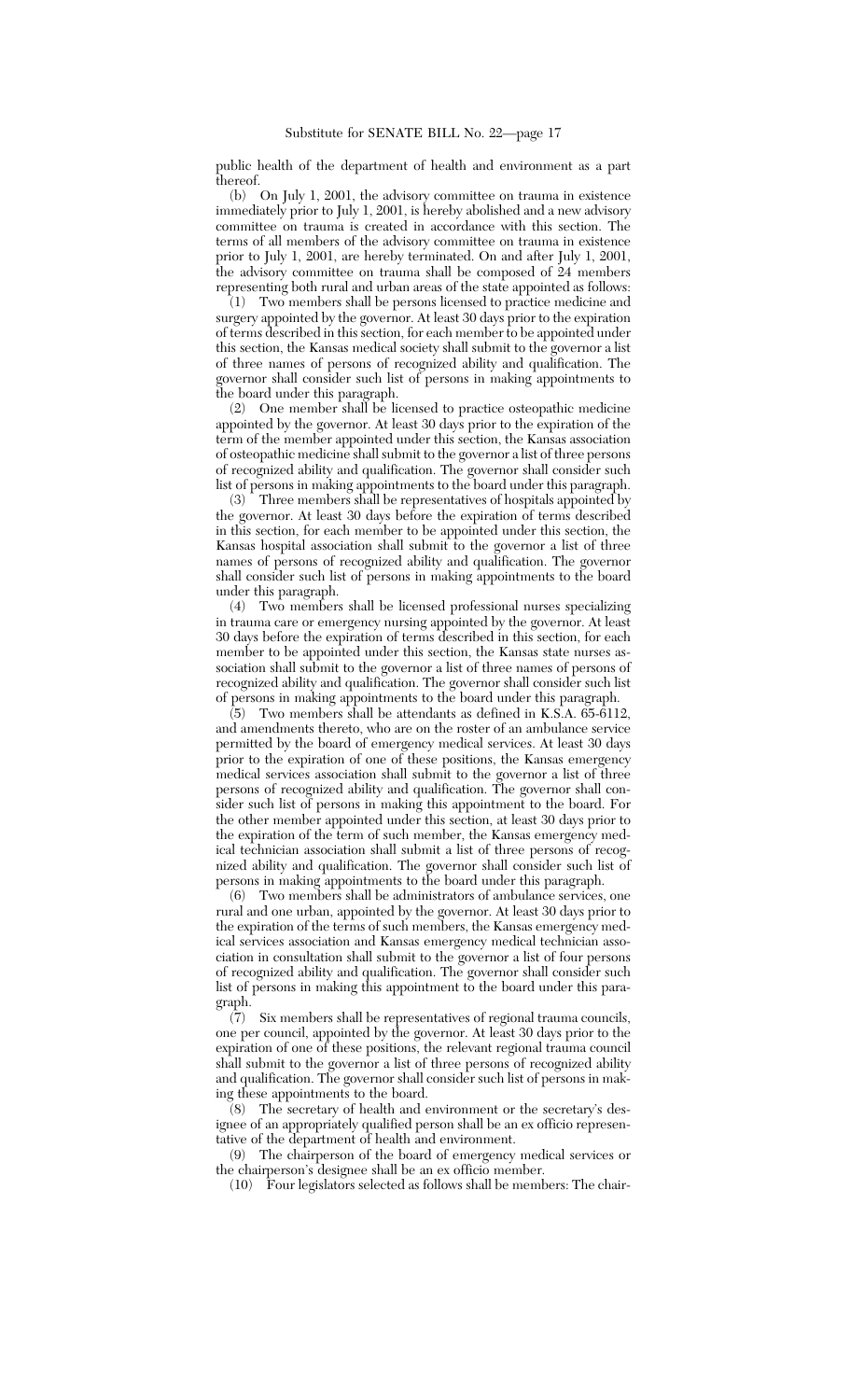person and ranking minority member or their designees of the committee on health and human services of the house of representatives, and the chairperson and ranking minority member or their designees from the committee on public health and welfare of the senate shall be members.

(c) All members shall be residents of the state of Kansas. Particular attention shall be given so that rural and urban interests and geography are balanced in representation. Organizations that submit lists of names to be considered for appointment by the governor under this section shall insure that names of people who reside in both rural and urban areas of the state are among those submitted. At least one person from each congressional district shall be among the members. Of the members appointed under paragraphs (1) through (7) of subsection (b),*(1) through*  $(b)(7)$ : Six shall be appointed to initial terms of two years; six shall be appointed to initial terms of three years; and six shall be appointed to initial terms of four years. Thereafter members shall serve terms of four years and until a successor is appointed and qualified. In the case of a vacancy in the membership of the advisory committee, the vacancy shall be filled for the unexpired term in like manner as that provided in subsection (b).

(d) The advisory committee shall meet quarterly and at the call of the chairperson or at the request of a majority of the members. At the first meeting of the advisory committee after July 1 each year, the members shall elect a chairperson and vice-chairperson who shall serve for terms of one year. The vice-chairperson shall exercise all of the powers of the chairperson in the absence of the chairperson. The chairperson and vicechairperson serving on the effective date of this act shall be among the members appointed to the advisory committee under subsection (b) and shall continue to serve as chairperson and vice-chairperson of the advisory committee until the first meeting of the advisory committee after July 1, 2002.

(e) The advisory committee shall be advisory to the secretary of health and environment on all matters relating to the implementation and administration of this act.

(f) (1) Any meeting of the advisory committee or any part of a meeting of the advisory committee during which a review of incidents of trauma injury or trauma care takes place shall be conducted in closed session. The advisory committee and officers thereof when acting in their official capacity in considering incidents of trauma injury or trauma care shall constitute a peer review committee and peer review officers for all purposes of K.S.A. 65-4915, and amendments thereto.

(2) The advisory committee or an officer thereof may advise, report to and discuss activities, information and findings of the committee which relate to incidents of trauma injury or trauma care with the secretary of health and environment as provided in subsections (a) and (e) without waiver of the privilege provided by this subsection  $(f)$  and K.S.A. 65-4915, and amendments thereto, and the records and findings of such committee or officer which are privileged under this subsection  $(f)$  and K.S.A. 65-4915, and amendments thereto, shall remain privileged as provided by this subsection  $(f)$  and K.S.A. 65-4915, and amendments thereto, prior to July 1, 2016 *2021*.

(3) The provisions of this subsection  $(f)$  shall expire on July 1, 2016 2021, unless the legislature reviews and reenacts this provision pursuant to K.S.A. 45-229, and amendments thereto *prior to July 1, 2021*.

(g) Members of the advisory committee attending meetings of the advisory committee or attending a subcommittee of the advisory committee or other authorized meeting of the advisory committee shall not be paid compensation but shall be paid amounts provided in-subsection  $\overrightarrow{e}$  of K.S.A. 75-3223 $(e)$ , and amendments thereto.

Sec. 14. K.S.A. 2015 Supp. 75-5665 is hereby amended to read as follows: 75-5665. (a) The secretary of health and environment, after consultation with and consideration of recommendations from the advisory committee, shall:

(1) Develop rules and regulations necessary to carry out the provisions of this act, including fixing, charging and collecting fees from trauma facilities to recover all or part of the expenses incurred in the designation of trauma facilities pursuant to subsection (f) of this section;

(2) develop a statewide trauma system plan including the establish-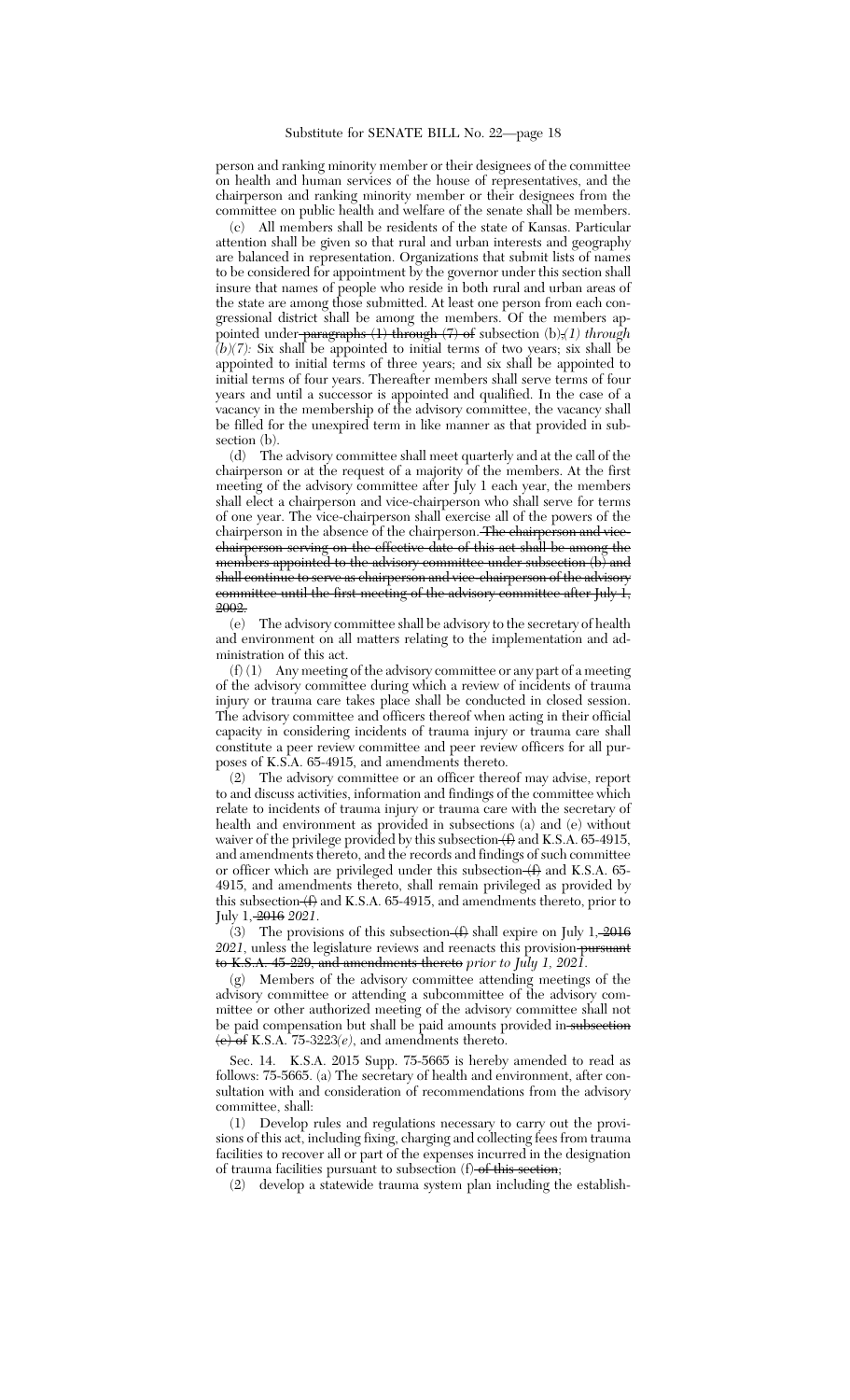ment of regional trauma councils, using the 2001 Kansas EMS-Trauma Systems Plan study as a guide and not more restrictive than state law. The secretary shall ensure that each council consist of at least six members. Members of the councils shall consist of persons chosen for their expertise in and commitment to emergency medical and trauma services. Such members shall be chosen from the region and include prehospital personnel, physicians, nurses and hospital personnel involved with the emergency medical and trauma services and a representative of a county health department. The plan should:

(A) Maximize local and regional control over decisions relating to trauma care;

(B) minimize bureaucracy;

(C) adequately protect the confidentiality of proprietary and personal health information;

(D) promote cost effectiveness;

(E) encourage participation by groups affected by the system;

(F) emphasize medical direction and involvement at all levels of the system;

(G) rely on accurate data as the basis for system planning and development; and

(H) facilitate education of health care providers in trauma care;

(3) plan, develop and administer a trauma registry to collect and analyze data on incidence, severity and causes of trauma and other pertinent information which may be used to support the secretary's decision-making and identify needs for improved trauma care;

(4) provide all technical assistance to the regional councils as necessary to implement the provisions of this act;

(5) collect data elements for the trauma registry that are consistent with the recommendations of the American college of surgeons committee on trauma and centers for disease control;

(6) designate trauma facilities by level of trauma care capabilities after considering the American college of surgeons committee on trauma standards and other states' standards except that trauma level designations shall not be based on criteria that place practice limitations on registered nurse anesthetists which are not required by state law;

(7) develop a phased-in implementation schedule for each component of the trauma system, including the trauma registry, which considers the additional burden placed on the emergency medical and trauma providers;

(8) develop standard reports to be utilized by the regional trauma councils and those who report data to the registry in performing their functions;<br>(9) ass

assess the fiscal impact on all components of the trauma system, and thereafter recommend other funding sources for the trauma system and trauma registry;

(10) prepare and submit an annual budget in accordance with the provisions of this act. Such budget shall include costs for the provision of technical assistance to the regional trauma councils and the cost of developing and maintaining the trauma registry and analyzing and reporting on the data collected; and

(11) enter into contracts as deemed necessary to carry out the duties and functions of the secretary under this act.

(b) (1) Any meeting of a regional trauma council or any part of a meeting of such a council during which a review of incidents of trauma injury or trauma care takes place shall be conducted in closed session. A regional trauma council and the officers thereof when acting in their official capacity in considering incidents of trauma injury or trauma care shall constitute a peer review committee and peer review officers for all purposes of K.S.A. 65-4915, and amendments thereto.

(2) A regional trauma council or an officer thereof may advise, report to and discuss activities, information and findings of the council which relate to incidents of trauma injury or trauma care with the secretary of health and environment and make reports as provided in this section without waiver of the privilege provided by this subsection  $\leftrightarrow$  and K.S.A. 65-4915, and amendments thereto, and the records and findings of such council or officer which are privileged under this subsection-(b) and K.S.A. 65-4915, and amendments thereto, shall remain privileged as